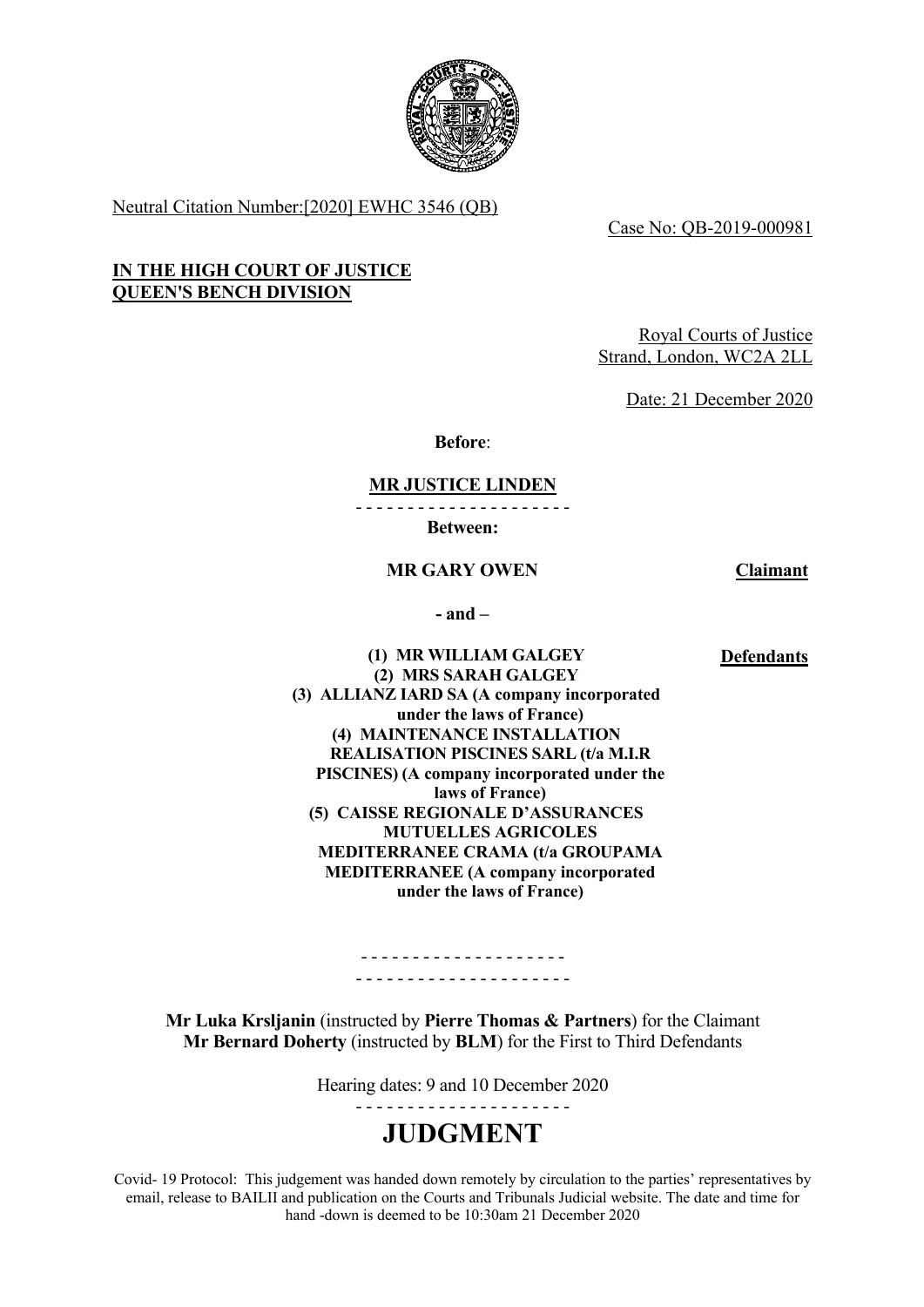# **THE HONOURABLE MR JUSTICE LINDEN:**

## **Introduction**

- 1. The Claimant is a British citizen who is domiciled and habitually resident in England. In these proceedings he brings a claim for damages for personal injury sustained by him as result of an accident in France on the night of 3 April 2018, when he fell into an empty swimming pool which was undergoing works at a villa in France ("the Villa"). The Villa is, and was at the material time, a holiday home owned by the First Defendant, whose wife is the Second Defendant. They are also British citizens who are domiciled and habitually resident here.
- 2. The Third Defendant is a company domiciled in France, and the public liability insurer of the First and Second Defendants in respect of any claims brought against them in connection with the Villa. The Fourth Defendant is a contractor which was carrying out renovation works on the swimming pool at the time of the accident, and the Fifth Defendant is the public liability insurer of the Fourth Defendant. The Fourth and Fifth Defendants are both companies which are domiciled in France.
- 3. There is no dispute as to the jurisdiction of the English courts to determine the Claim. It is also agreed between the parties that French law applies to the Claimant's claims against the Fourth and Fifth Defendants. But there is a dispute at to the applicable law in relation to his claims against the First to Third Defendants. These Defendants contend that, by operation of Article 4(2) Regulation (EC) No 864/2007 on the law applicable to non-contractual obligations ("the Rome II Regulation"), English law applies because the Claimant and the First and Second Defendants are habitually resident in England. However, the Claimant contends that French law applies by operation of Article 4(3) the Rome II Regulation because, he says, it is clear that the tort in this case is manifestly more closely connected with France than it is with England.
- 4. At a Costs and Case Management Conference on 27 February 2020, Master Thornett therefore ordered a trial of the following preliminary issue:

*"Which law applies to determine the claim(s) brought by the Claimant against the First, Second and Third Defendants, pursuant to the provisions of Regulation (EC) No 864/2007 ("the Rome II Regulation")?"*

5. The hearing before me in relation to this issue took place via Microsoft Teams but was a public hearing. Mr Luka Krsljanin appeared for the Claimant and Mr Bernard Doherty for the First to Third Defendants. The Fourth and Fifth Defendants sent an observer but did not participate in the hearing. I am grateful to both Counsel for their helpful skeleton arguments and oral submissions.

# **Article 4 of the Rome II Regulation**

6. Article 4 of the Rome II Rome Regulation provides as follows:

"*Article 4*

*General rule*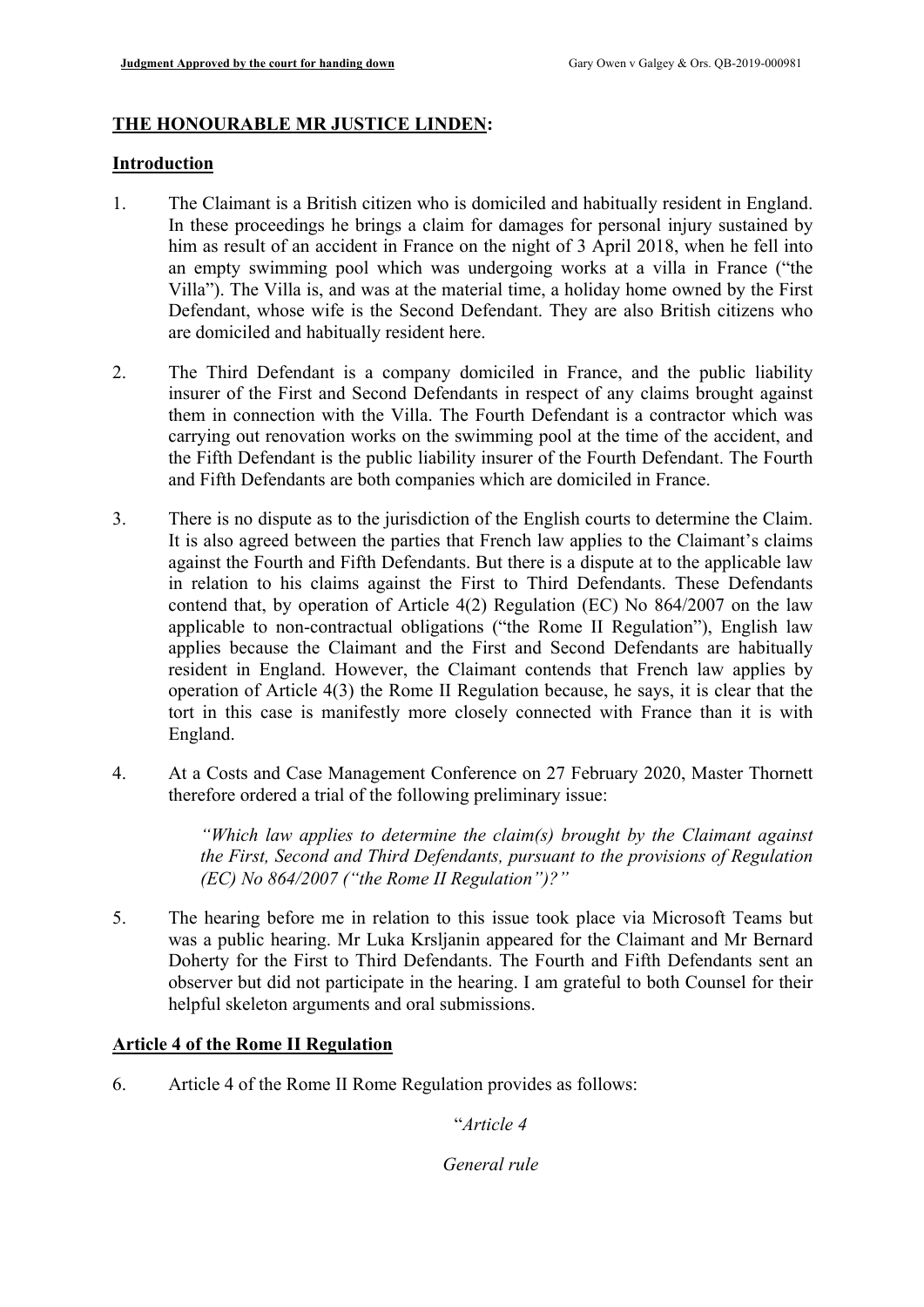*1. Unless otherwise provided for in this Regulation, the law applicable to a noncontractual obligation arising out of a tort/delict shall be the law of the country in which the damage occurs irrespective of the country in which the event giving rise to the damage occurred and irrespective of the country or countries in which the indirect consequences of that event occur.*

*2. However, where the person claimed to be liable and the person sustaining damage both have their habitual residence in the same country at the time when the damage occurs, the law of that country shall apply.*

*3. Where it is clear from all the circumstances of the case that the tort/delict is manifestly more closely connected with a country other than that indicated in paragraphs 1 or 2, the law of that other country shall apply. A manifestly closer connection with another country might be based in particular on a pre-existing relationship between the parties, such as a contract, that is closely connected with the tort/delict in question."* (emphasis added)

7. It is common ground that the damage in this case occurred in France and the law of France is therefore the law indicated by Article 4(1). However, because the Claimant and the First and Second Defendants were habitually resident in England at the time when the damage occurred, the effect of Article 4(2) is that English law will govern the claim against them unless Article 4(3) applies. The legal issue is therefore whether, in the words of Article 4(3), *"it is clear from all the circumstances of the case that the tort/delict is manifestly more closely connected with" France* than it is with England.

# **The agreed facts**

- 8. Paragraph 3 of Master Thornett's Order provided that, by 4pm on 19 June 2020, the parties to the preliminary issue would file and serve any evidence on which they relied, but the Master gave permission for them to file and serve an agreed statement of facts in place of witness evidence. In the event, the preliminary issue was argued on the basis of a statement of agreed facts as well as one or two points which emerge from the statements of case and the correspondence between the parties. There was no written or oral witness evidence as such.
- 9. The "Agreed Statement of Facts", which I will set out in full, is caveated as follows:

*"This is the statement of facts agreed between the Claimant on the one hand and the First, Second and Third Defendants on the other hand, for the purposes of the preliminary issue hearing regarding applicable law between the said parties, as per paragraph 3 of the court order dated 27 February 2020. It is intended solely for the purposes of that preliminary issue hearing and is without prejudice to the evidence the parties may adduce at a later stage of proceedings."*

10. It goes on to state:

*"1. The Claimant and the First and Second Defendants have known each other for about seven years before the accident, having met for the first time in around May/June 2011. They live in nearby villages in Hampshire (Denmead for the*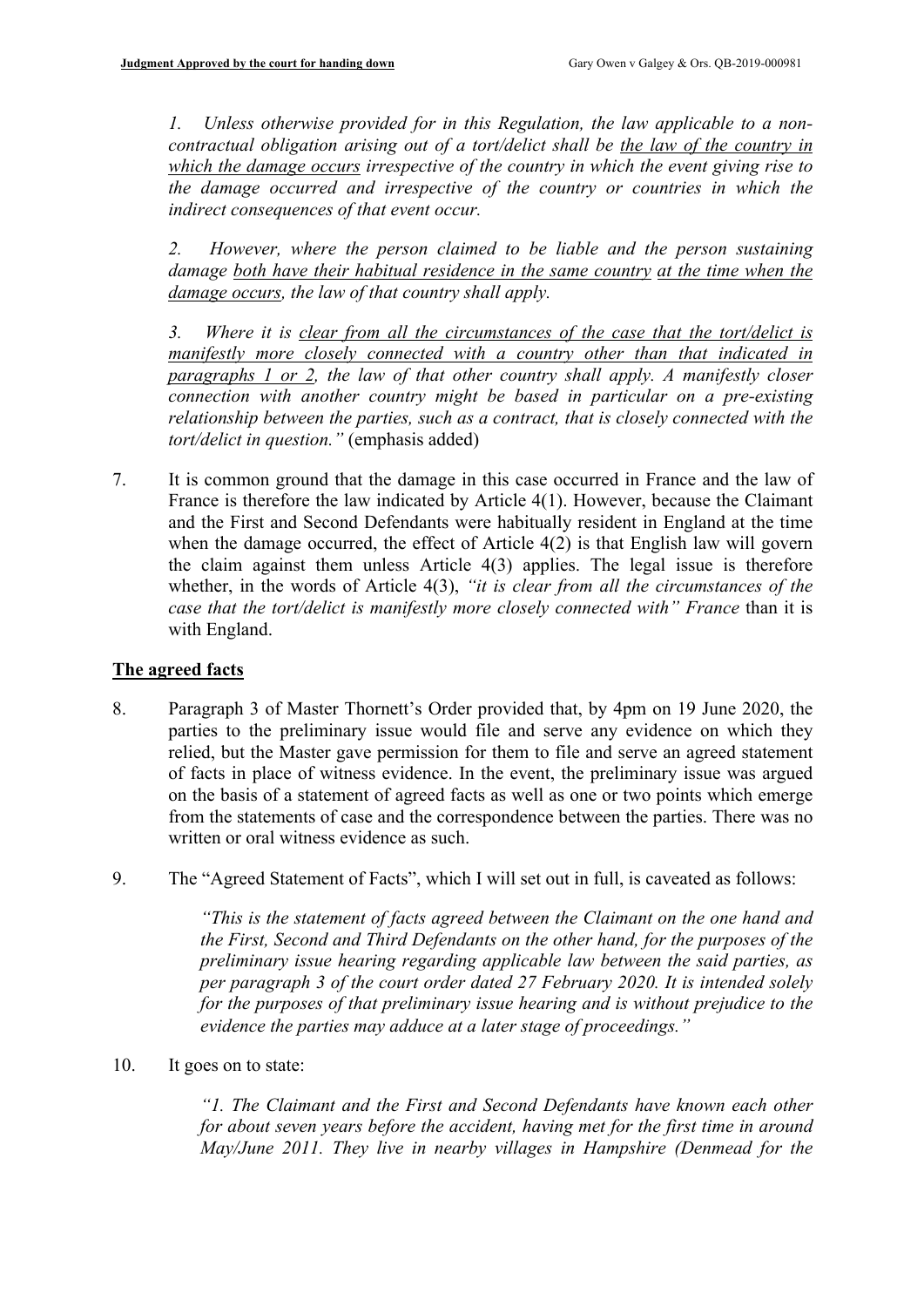*Claimant, Hambledon for the First and Second Defendants), which are 2.5 miles apart.*

*2. The Claimant is a self-employed builder. Around late 2011, the First Defendant hired the Claimant to carry out minor renovation works on the First and Second Defendants' house. He was hired for major renovations in 2013 after the First and Second Defendants had obtained the necessary planning permission.*

*3. Since then they have been acquaintances. The Claimant also provided occasional gratuitous ad hoc assistance on minor household issues.*

*4. The First Defendant is the owner of the villa Les Planas in Monoblet, France, which he inherited from his mother along with his brother and sister, from whom he then bought their shares. Monoblet is located in the Gard region of Languedoc-Roussillon, in Southern France, about 40 miles north of Montpellier. He and the Second Defendant (who are husband and wife) use it as a family holiday home and let it out as a holiday rental when not using it themselves. The First and Second Defendant's family in a typical year visit the house 3 to 5 times, staying approximately 6 to 9 weeks per year in the villa, and occasionally invite friends and extended family to stay with them at the villa.* 

*5. In 2016, the First and Second Defendants started major refurbishment works on the villa.* 

*6. In November 2016, the First and Second Defendants were looking for someone to drive some building materials to the villa and asked the Claimant if he knew anyone who might be interested. The Claimant offered to do it. The Claimant and his wife drove down from England to Southern France and delivered these materials to the villa, which was being attended by a tradesman who was carrying out refurbishment works. The First and Second Defendant refunded the Claimant for his travel expenses. On that occasion, the Claimant and his wife stayed one night in the villa.*

*7. At some date prior March 2018, the First and Second Defendants had hired the Fourth Defendant, a French-domiciled company specialising in the construction and maintenance of swimming pools and associated products, to fully refurbish the outside pool. The works involved putting steps into the pool and a new liner and heating system and new paving or coping stones around the edge of the pool. The pool was drained for the purposes of the work.*

*8. In March 2018, in casual conversation the Second Defendant informed the Claimant that the refurbishment of the villa was nearing its end but there was some delay in getting it ready to be rented for the upcoming holiday season. She asked the Claimant to help with the laying of a laminate floor, tiling of a balcony and a small toilet floor, plus the fitting of a shower screen, which she anticipated would take only a few days.*

*9. In return, the First and Second Defendants invited the Claimant, his wife and children to stay at the villa for the two-weeks' Easter holiday.*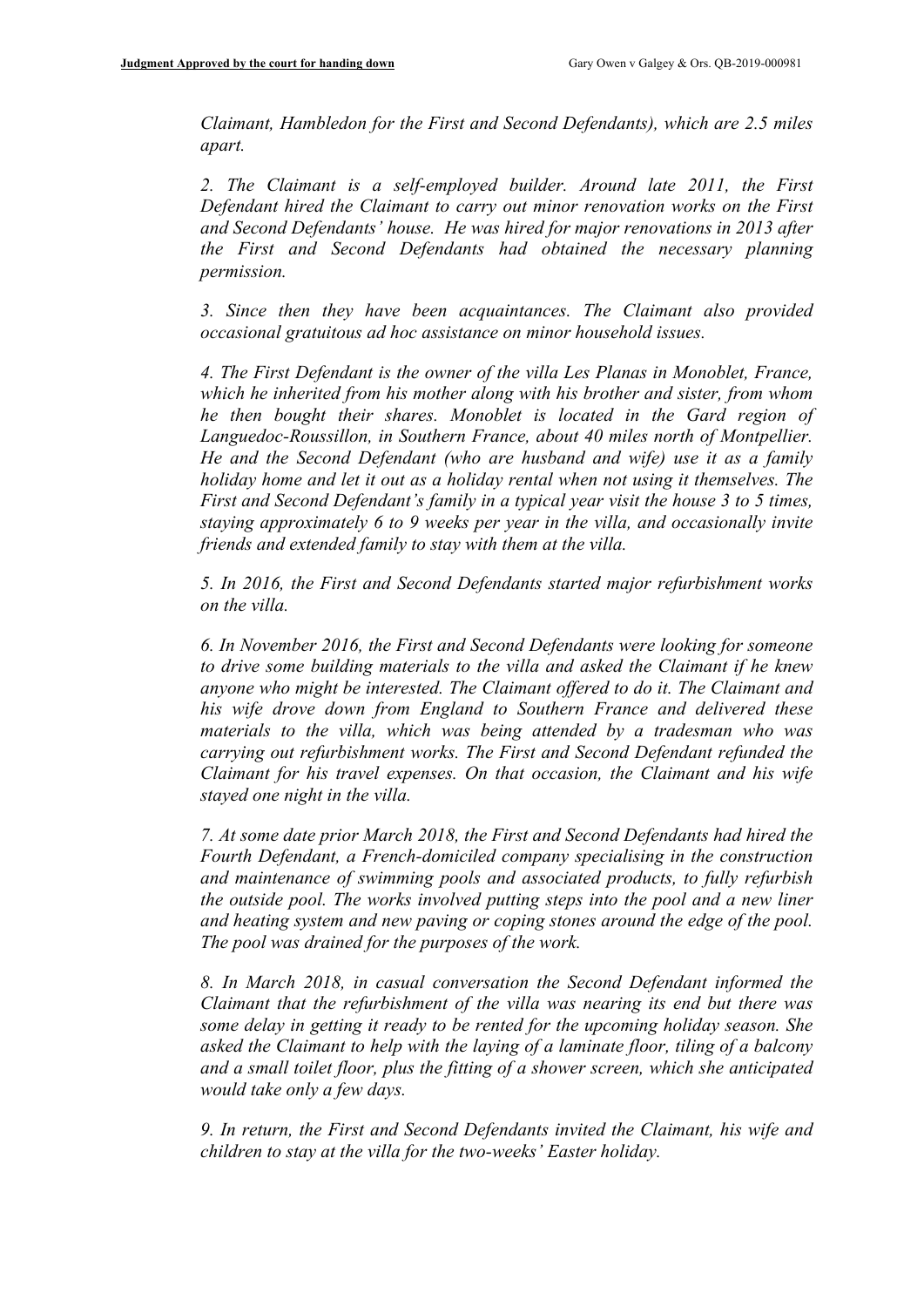*10. During the day of 3 April 2018, the Fourth Defendant's staff had been carrying out work on the pool. The Fourth Defendant's staff concluded work for the day at about 4 or 5pm and left the pool area with the intention of returning to it the following working day, so as to carry out further works necessary to complete the project. The pool was empty and uncovered. The precise state of the pool is not relevant to the preliminary issue hearing.*

*11. The Claimant, his wife, his children and his dogs arrived at the villa on 3 April 2018 via van. At that time, the Second Defendant was driving the First Defendant to the airport where he had to catch a plane back to the UK. As such, the Claimant and his family spent time in the nearby village whilst waiting for the Second Defendant to return to the villa. The Second Defendant arrived at the villa later that day.*

*12. The Claimant and his family waited outside the property until the Second Defendant returned from the airport. When she arrived, they unloaded some of their bags and some household items they had brought for the Second Defendant. The Claimant and his family settled in, and they all had dinner shortly thereafter.*

*13. After dinner, at about 10pm, the Claimant was injured in an accident. Whilst walking through the swimming pool area to his vehicle, to check on the family's dogs, he fell into the empty pool.* 

*14. The Claimant called the Second Defendant and told her of his accident. His wife and the Second Defendant went to his aid, and an ambulance was called. The Claimant was taken to Nimes Hospital, where he was diagnosed with a subarachnoid haemorrhage and a fractured T12 vertebra. He remained hospitalised for six days, receiving treatment for his head and back injuries."*

11. Mr Krsljanin also relied on the following statement in an email, dated 28 July 2020, from the solicitors for the relevant Defendants to his instructing solicitor:

> *"It is not in dispute; indeed it is in the agreed facts, that [the first defendant] owned the villa in France and that he rented it out. Naturally as an honest citizen, he paid all taxes due. He also pays tax in the UK. In France, his Personal 'Numero Fiscal' is ….and Professional 'Numero Fiscal' is …."*

- 12. It was also common ground that:
	- i) The contract of insurance between the First and Second Defendants and the Third Defendant is governed by French law;
	- ii) The contract between the First Defendant and the Fourth Defendant was governed by French law. To underscore this point, Mr Krsljanin took me to the Fourth Defendant's quote for the work on the swimming pool, dated 22 January 2018, which was in the sum of just over 22,000 euros. He also showed me the First Defendant's acceptance of that quote by email dated 27 January 2018, and pointed out that both of these documents were written in French;
	- iii) The contract of insurance between the Fourth and Fifth Defendants is also governed by French law.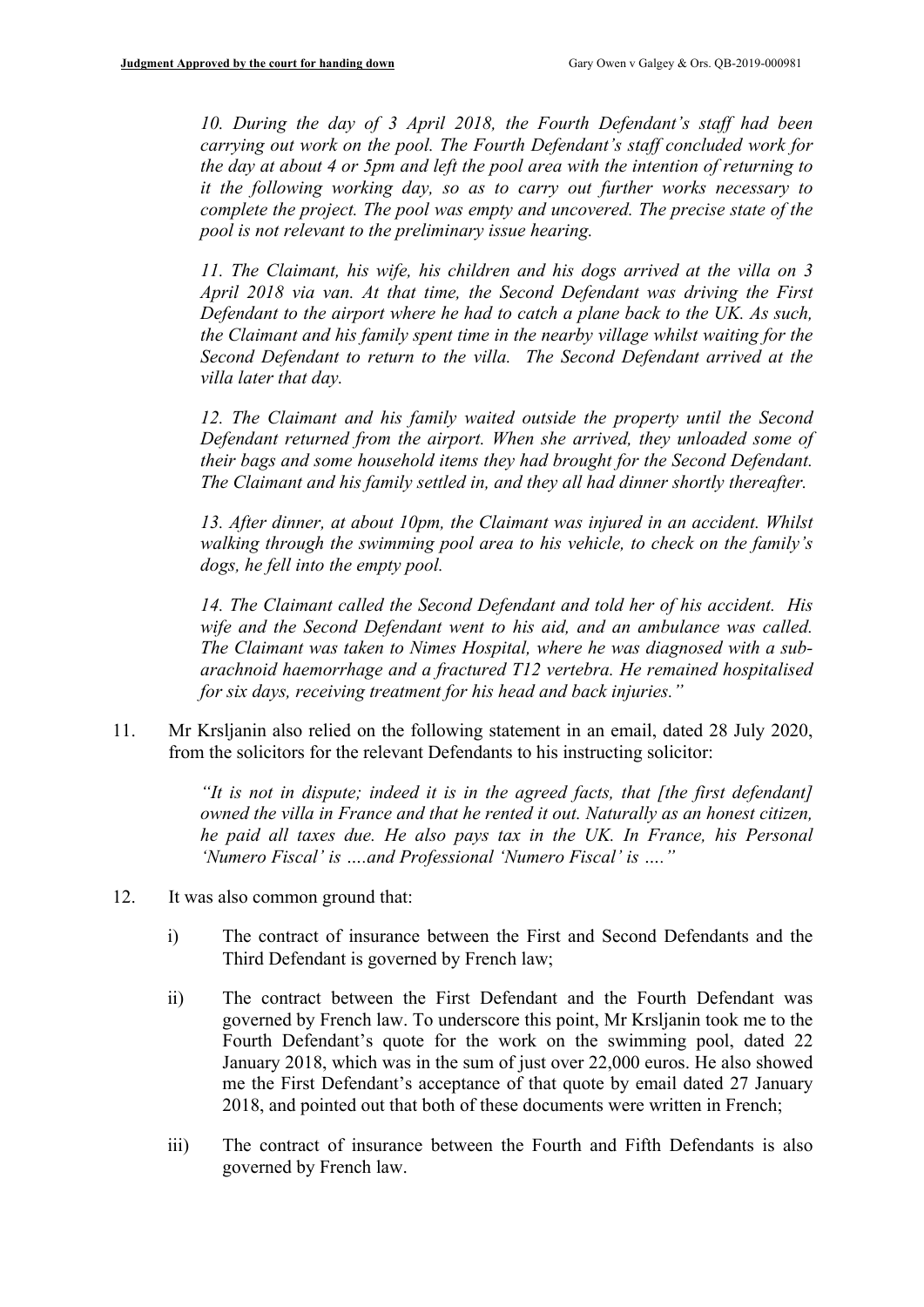iv) As I have noted, the Claimant's claims against the Fourth and Fifth Defendants are governed by French law.

## **The statements of case**

- 13. It is not necessary to summarise the statements of case in any detail, but I note the following points in relation to the Claim:
	- i) The Claim is pleaded exclusively on the basis that the applicable law is French law.
	- ii) The Claimant's case against the First and Second Defendants is that they were *"custodians"* of the Villa, including the swimming pool, and were therefore strictly liable, under Article 1242 of the French Civil Code, for any damage caused by the property. He alleges that the pool was in a poor or abnormal condition in that it was empty, there was a 7-8 foot drop from the edge of the pool to its floor, there was no lighting - so that the edge of the pool was not reasonably visible at night - and there were no fences, barriers or warnings to alert a person to the fact that they were approaching the edge of the pool, or to prevent them from falling in.
	- iii) Secondly, the Claimant also alleges that the First and Second Defendants were negligent or at fault, contrary to Articles 1240-1241 of the French Civil Code. In broad terms, he repeats the criticisms summarised in paragraph 13(ii) above. But he also complains that they failed to warn him to be careful and/or to suggest that he take an alternative route when walking between the parking area and the house and/or to accompany him when he was doing so.
	- iv) Thirdly, the Claimant alleges that the First and Second Defendants were in breach of their health and safety obligations imposed by Article L4532 of the Code du Travail by failing to appoint an appropriate person to implement health and safety measures, or to ensure that an adequate risk assessment was undertaken, and in allowing the alleged state of affairs in relation to the pool which I have summarised above.
	- v) The Third Defendant is claimed against directly as the insurer of the First and Second Defendants and in respect of their alleged liabilities, as is permitted under French law.
	- vi) Essentially the same case is pleaded against the Fourth Defendant save for the complaints about failure to warn the Claimant personally, failure to suggest an alternative route and/or to accompany him, and the alleged breaches of the Code du Travail. It is said that the Fourth Defendant was a custodian of the swimming pool and its immediate surroundings for as long as it was carrying out the works and that it was therefore strictly liable pursuant to Article 1242 of the French Civil Code, or alternatively negligent or at fault contrary to Articles 1241-1242.
	- vii) The Fifth Defendant is sued directly as the insurer of the Fourth Defendant, and in respect of its alleged liabilities, as French law permits.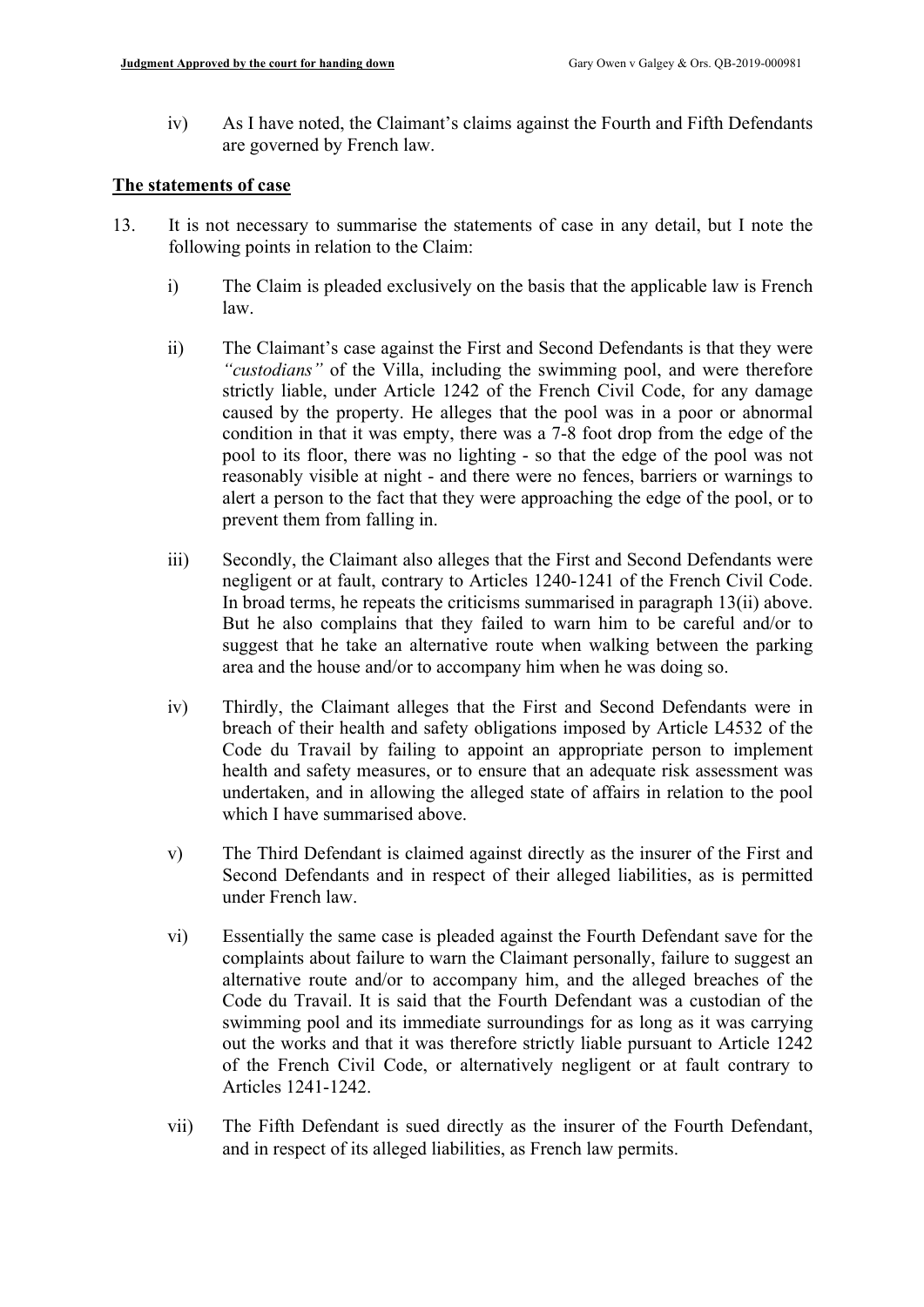- 14. As for the positions of the Defendants:
	- i) The First to Third Defendants admit that the First Defendant was the owner of the Villa but make no admission as to whether the First and Second Defendants were custodians of the Villa for the relevant purposes. They also reject the Claimant's pleaded criticisms of them, essentially on the basis that the swimming pool was not in a poor or dangerous condition and that the measures advocated by the Claimant were not needed given that the pool area was enclosed by a fence and had to be accessed through a gate, given that there was adequate lighting and given that the Claimant was sufficiently familiar with the lay out of the Villa and the condition of the swimming pool. They also plead that *"in any event…the responsibility for the works and accordingly any protective barriers or the like rested with the fourth defendant"*. Liability is therefore denied. Contributory negligence is pleaded against the Claimant under English law: essentially it is said that he had been drinking and had not taken sufficient care when walking to the parking area and should have used a torch.
	- ii) The Third Defendant admits that it may be sued directly under French law but relies on the same defences as the First and Second Defendants to deny liability.
	- iii) The Fourth Defendant denies that the swimming pool was within its keeping or custody for the purposes of Article 1242 of the Code, and pleads that the First and/or Second Defendants were the custodians of the Villa, and therefore the pool, for the relevant purposes. The Fourth Defendant also rejects the Claimant's pleaded criticisms of the condition of the pool and the lack of safety measures on broadly the same bases as do the First to Third Defendants (i.e. they deny that the pool presented a danger and they say that there were adequate safeguards in place in any event) but they also point out that they worked during the day and contend that they were not contracted to install lighting or asked to consider the adequacy of the lighting. Liability is therefore denied. Contributory fault is pleaded against the Claimant under French law, essentially on the same basis as is pleaded by the First to Third Defendants, but it is also pleaded that he should have asked for and taken an alternative route.
	- iv) The Fifth Defendant admits that it may be sued directly under French law and relies on the defences of the Fourth Defendant.

#### **Interpreting Article 4 Rome II**

#### The Explanatory Memorandum to Rome II

15. I was taken to the Explanatory Memorandum of the Commission of the European Communities (COM (2003) 427, dated 22 July 2003), which led to the Rome II Regulation. This document explains that the aim of the proposed Rome II Regulation was to achieve increased legal certainty – *"to improve the foreseeability of solutions"* - by the introduction of a single set of conflict rules in relation to non-contractual obligations which would apply to all Member States. Rome II would thus extend the harmonisation of private international law in relation to civil and commercial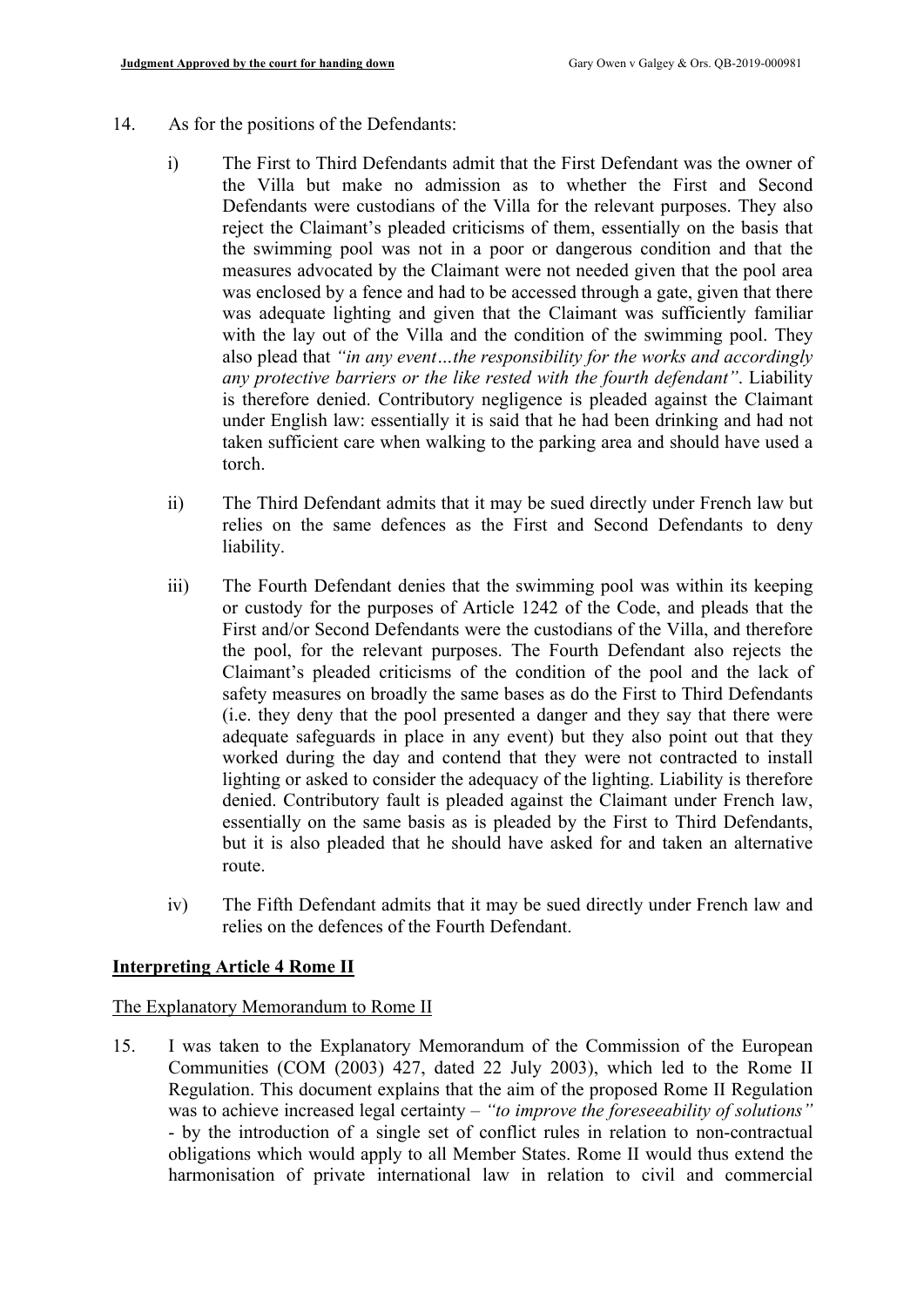obligations which was already well advanced in the form of the then Brussels I Regulation (44/2001) and the Rome Convention of 1980, relating to contractual obligations. Hitherto, there had been significant divergence in the national systems of conflict rules of the then 15 Member States in relation to non-contractual obligations.

- 16. Some of the approaches to conflict issues in the Member States were also considered problematic in themselves. In particular, the *lex loci delicti commissi* rule – that the applicable law should be the law of the place where the tortious act was committed – had been found to be problematic in the case of complex torts where the harmful event and the loss sustained were spread over several countries. For this reason, Member States were moving towards the application of the law of the place in which the damage was sustained, and the Commission's proposal was that this should become the general rule. This general rule was enshrined in what was to become Article 4(1) and the Commission explained (pages 10-11) that:
	- i) *"In most cases this corresponds to the law of the injured party's country of residence*….";
	- ii) *"The place or places where indirect damage, if any, was sustained are not relevant for determining the applicable law*...";
	- iii) *"The solution in Article [4(1)] meets the concern for certainty in the law*...";
	- iv) *"The rule also reflects the need to strike a reasonable balance between the various interests at stake. The Commission has not adopted the principle of favouring the victim as a basic rule, which would give the victim the option of choosing the law most favourable to him. It considers that this solution would go beyond the victim' s legitimate expectations and would reintroduce uncertainty in the law, contrary to the general objective of the proposed Regulation. The solution in Article [4] is therefore a compromise between the two extreme solutions of applying the law of the place where the event giving rise to the damage occurs and giving the victim the option*."
- 17. The Explanatory Memorandum then explained the rationale for the exceptions to Article 4(1) as follows:

*"But the application of the basic rule might well be inappropriate where the situation has only a tenuous connection with the country where the damage occurs. The following paragraphs therefore exclude it in specified circumstances."*

18. What became Article 4(2) was then explained as follows:

*"Paragraph 2 introduces a special rule where the person claimed to be liable and the person who has allegedly sustained damage are habitually resident in the same country, the law of that country being applicable. This is the solution adopted by virtually all the Member States, either by means of a special rule or by the rule concerning connecting factors applied in the courts. It reflects the legitimate expectations of the two parties."* (emphasis added)

19. Article 4(3) was explained as follows: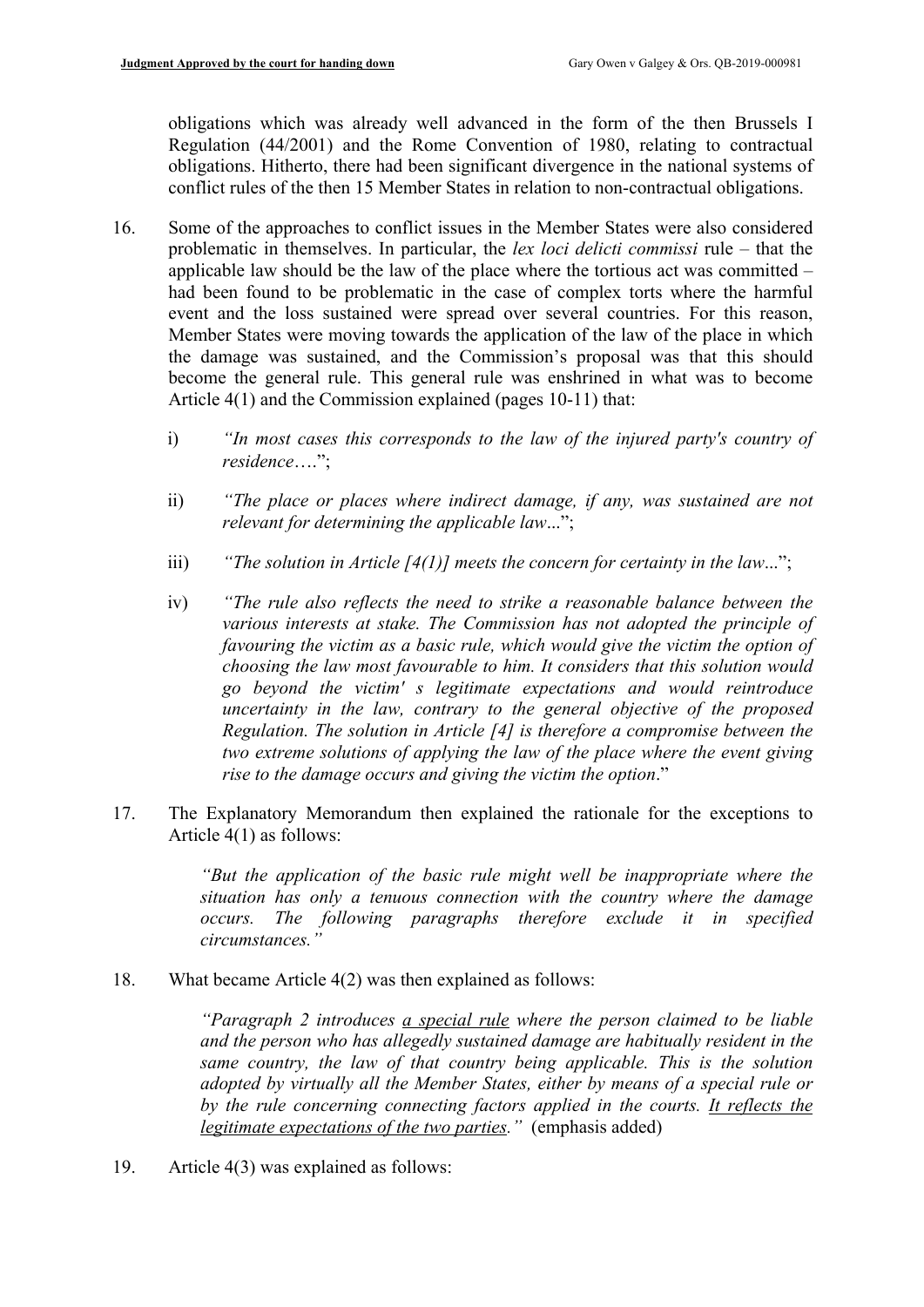*"Like Article 4(5) of the Rome Convention, paragraph 3 is a general exception clause which aims to bring a degree of flexibility, enabling the court to adapt the rigid rule to an individual case so as to apply the law that reflects the centre of gravity of the situation.*

*Since this clause generates a degree of unforeseeability as to the law that will be applicable, it must remain exceptional. Experience with the Rome Convention, which begins by setting out presumptions, has shown that the courts in some Member States tend to begin in fact with the exception clause and seek the law that best meets the proximity criterion, rather than starting from these presumptions. That is why the rules in Article [4](1) and (2) of the proposed Regulation are drafted in the form of rules and not of mere presumptions. To make clear that the exception clause really must be exceptional, paragraph 3 requires the obligation to be "manifestly more closely connected" with another country…."* (emphasis added)

The Recitals to the Rome II Regulation

20. The aims and concerns expressed in the Explanatory Memorandum are reflected in the Recitals to the Regulation. Recital 6 emphasises that:

> *"The proper functioning of the internal market creates a need, in order to improve the predictability of the outcome of litigation, certainty as to the law applicable and the free movement of judgments, for the conflict-of-law rules in the Member States to designate the same national law irrespective of the country of the court in which an action is brought"* (emphasis added)

21. However, this aim was not the only considerations which underpinned Rome II, as the Explanatory Memorandum and Recital 14 make clear:

> *"The requirement of legal certainty and the need to do justice in individual cases are essential elements of an area of justice. This Regulation provides for the connecting factors which are the most appropriate to achieve these objectives. Therefore, this Regulation provides for a general rule but also for specific rules and, in certain provisions, for an 'escape clause' which allows a departure from these rules where it is clear from all the circumstances of the case that the tort/delict is manifestly more closely connected with another country. This set of rules thus creates a flexible framework of conflict-of-law rules. Equally, it enables the court seised to treat individual cases in an appropriate manner."* (emphasis added)

22. Recital 15 then records that the principle of *lex loci delicti commissi* – that the applicable law should be the law of the place where the tort was committed - which was applied in almost all of the Member states, engendered uncertainty. The new general rule was therefore announced at Recital 16 as follows:

> *"Uniform rules should enhance the foreseeability of court decisions and ensure a reasonable balance between the interests of the person claimed to be liable and the person who has sustained damage. A connection with the country where the direct damage occurred (lex loci damni) strikes a fair balance between the interests of the person claimed to be liable and the person sustaining the damage,*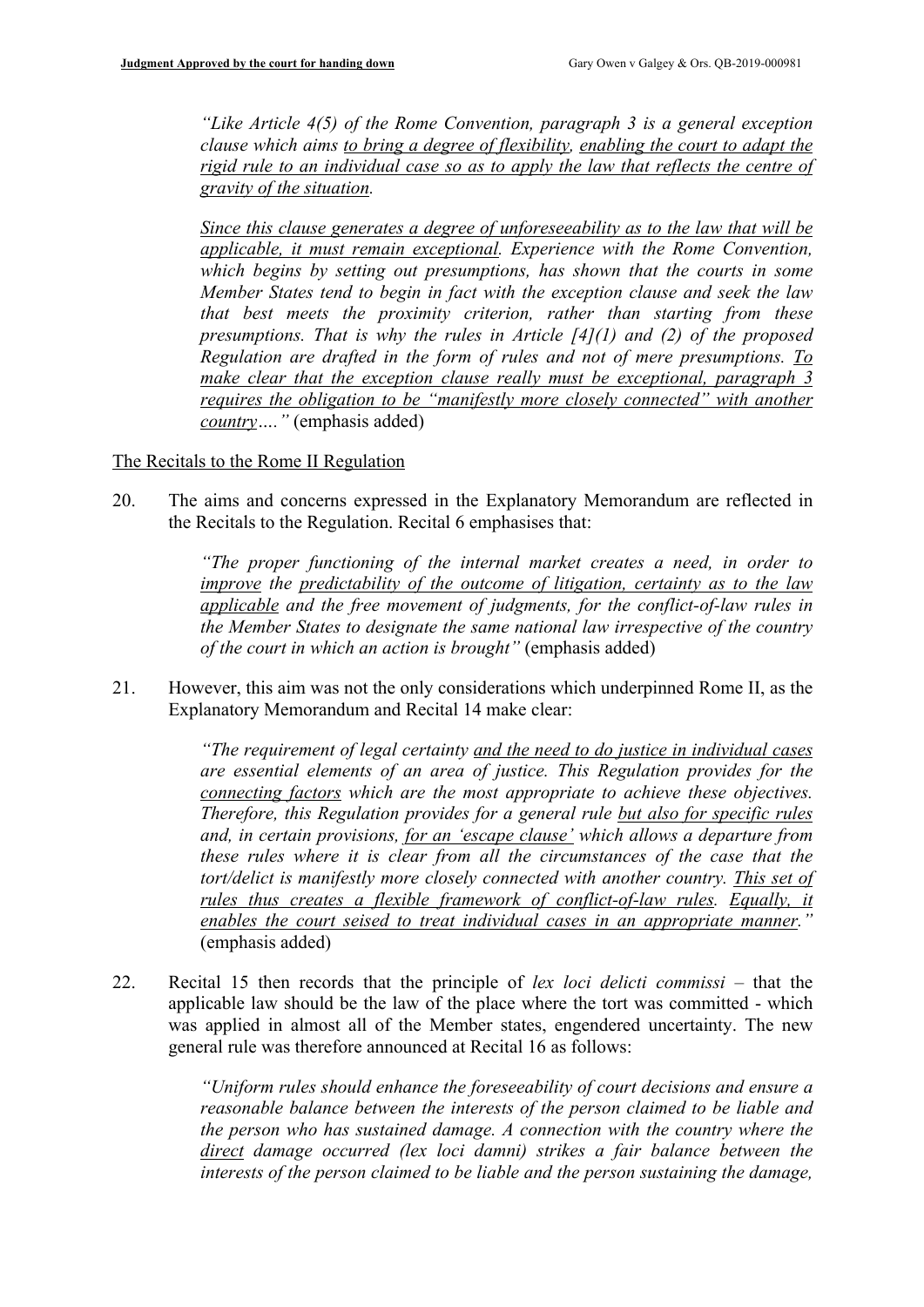*and also reflects the modern approach to civil liability and the development of systems of strict liability."* (emphasis added)

23. Recital 17 then applies this principle to personal injury claims:

*"The law applicable should be determined on the basis of where the damage occurs, regardless of the country or countries in which the indirect consequences could occur. Accordingly, in cases of personal injury or damage to property, the country in which the damage occurs should be the country where the injury was sustained, or the property was damaged respectively"* (emphasis added)

# 24. Recital 18 then explains the structure of Article 4 as follows:

*"The general rule in this Regulation should be the lex loci damni provided for in Article 4(1). Article 4(2) should be seen as an exception to this general principle, creating a special connection where the parties have their habitual residence in the same country. Article 4(3) should be understood as an 'escape clause' from Article 4(1) and (2), where it is clear from all the circumstances of the case that the tort/delict is manifestly more closely connected with another country."* (emphasis added)

# **Analysis of Article 4**

## Article 4(1)

25. Article 4(1) of Rome II states the default position. Certainty is achieved by identifying a decisive criterion which, in the vast majority of cases, will establish the necessary connection between the applicable law of the country in question and the obligations arising out of the tort/delict. The Explanatory Memorandum also points out that in the majority of cases the place of damage will correspond to the injured party's place of residence, as I have pointed out. I also note that, consistently with the Explanatory Memorandum and Recitals 15 and 16, Article 4(1) distinguishes between the tortious event, the damage which occurs as a result, and the obligations arising out of the tortious event.

#### Article 4(2)

- 26. Article 4(2) then creates a special rule which will only be relevant if, at the time when the damage occurs, there is a mismatch between the habitual residence of both parties and the place where the damage occurs: the damage occurred in Country A, but at the time the parties were habitually resident in Country B. If they were both habitually resident in Country A at the relevant time, or did not have a common habitual residence, Article 4(2) has no role to play because the applicable law is decided under Article 4(1), subject to Article 4(3).
- 27. The fact that both parties are habitually resident in the same country at the time when the damage occurs is therefore another potentially decisive criterion for establishing sufficiency of connection between the applicable law of the country in question and the obligations arising out of the tort/delict. The result is also in keeping with the legitimate expectations of the parties given that they will be subject to the law of the country in which both are habitually resident. These considerations tend to support the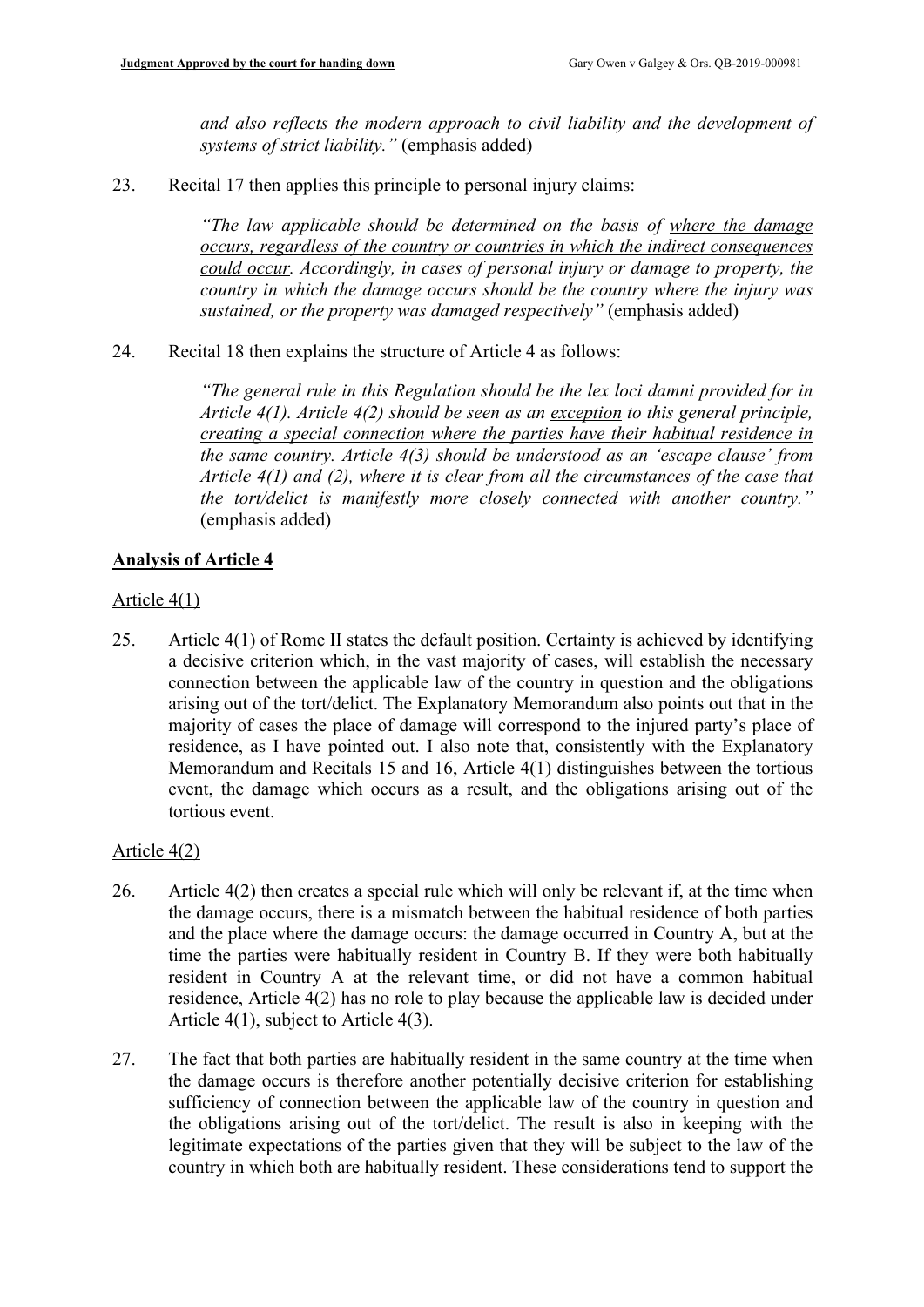view that Article 4(2) only applies to two party cases or, at least, cases where all parties are habitually resident in the same country at the time when the damage occurs. In such a case, there is necessarily a significant connection between them, their rights and obligations arising out of the tort/delict, and the system of law which is required to be applied to their dispute, even if the dispute arises out of events which occurred elsewhere. The special rule is also justified on the basis that the parties may legitimately expect this is the position.

- 28. Where, on the other hand, only one party to the dispute has a particular habitual residence at the time that the damage occurs, or there are two parties with the same place of habitual residence but other parties with different places of habitual residence, there is not necessarily a strong connection between the case and the habitual residence of one of the parties, or of the claimant and one of the defendants, on the basis of the habitual residence criterion alone. The rationale for Article  $4(2)$  – that a single habitual residence for both or all parties to the dispute, of itself, establishes a strong connection with that particular country - does not apply in the same way. Nor is it clear that the parties would have any particular expectation, based on the criterion of habitual residence alone, which displaced the expectation that the applicable law was that of the country in which the damage occurred, or some other country with which the situation was clearly more closely connected.
- 29. Indeed, on the basis of the text of Recital 18 and Article 4(2) itself there is a respectable argument that Article 4(2) only applies to two party cases and does not apply in multi-party cases. As noted above, Article 4(2) refers to two persons – the person sustaining damage and the person claimed to be liable - *"both"* having their habitual residence in the same country. The impression given by the Explanatory Memorandum, in the passage cited above at paragraph 18 and by Recital 18, is similar. This approach would also be consistent with the rationale for Article 4(2) suggested above, and with the fact that Article 4(2) is intended to be a *"special"* rule/connection which operates as an *"exception"* to the general principle. A narrow reading would therefore be justified: i.e. that the rule only applied in a narrow and particular set of circumstances in which it gave decisive weight to what, on any view, was a strong connecting factor.

# The **Marshall** case

- 30. However, the argument that Article 4(2) only applies in two party cases was rejected by Dingemans J (as he then was) in **Marshall v (1) Motor Insurance Bureau; (2) Pickard (3) Generalli France Assurances and Pickard v Motor Insurers' Bureau** [2015] EWHA 3421 (QB). In brief summary, **Marshall** concerned a road traffic accident in France in which a Peugeot driven by a Ms Bivard had driven into Mr Marshall and Mr Pickard on a motorway at approximately 90 mph, after she had fallen asleep at the wheel. They had been standing on the hard shoulder, Mr Pickard's Ford Fiesta having broken down whilst he was driving back with Mr Marshall to England where they were both habitually resident. They were being assisted by a vehicle recovery truck, which was registered in France, of which Generali France Assurances was the insurer. Mr Marshall was killed and Mr Pickard was seriously injured.
- 31. In **Marshall** it was common ground that French law applied to Mr Marshall's widow's claims against Ms Bivard and Generali but there was an issue as to whether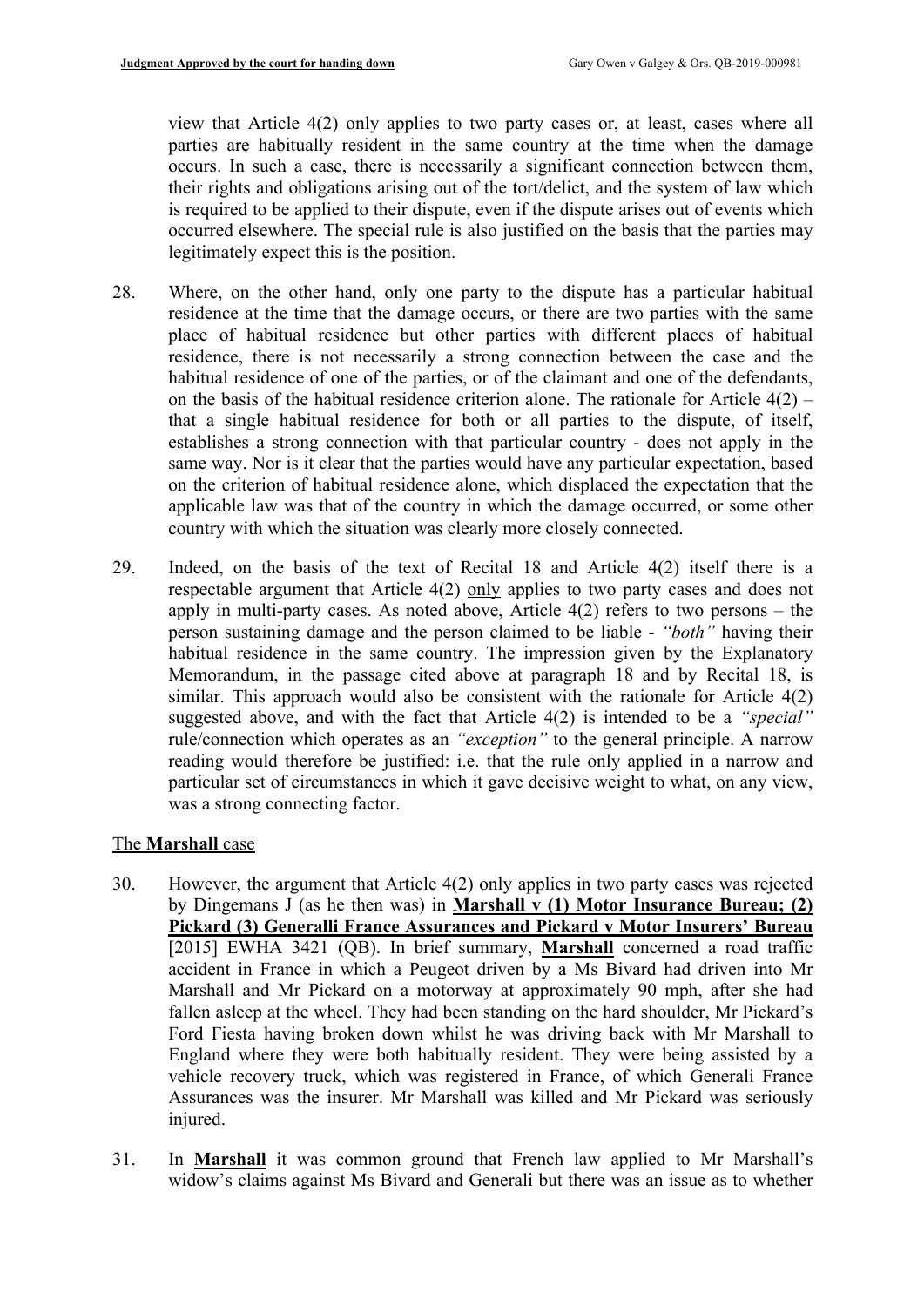Mrs Marshall was able to bring claims under French law against Mr Pickard. Mr Pickard and Generali had been added as defendants by Mrs Marshall when the MIB asserted that they, rather than the MIB, were liable on the basis that the Ford Fiesta and the recovery truck had been *"involved"* in the accident for the purposes of French law. This was also MIB's argument in denying Mr Pickard's claim. On the other hand, Mr Pickard's insurers, Royal and Sun Alliance ("RSA"), argued that English law was applicable on the basis that Mr Marshall and Mr Pickard were both habitually resident in England at the time of the accident: Article 4(2) therefore applied. It was common ground that if French law applied to Mrs Marshall's claim against Mr Pickard, and if the Ford Fiesta was *"involved"* in the accident for the purposes of French law, then RSA was liable as the insurer of the Ford Fiesta. If the recovery truck was *"involved"* Generali would also be liable under French law, as the insurer, in relation to the claims of both Mrs Marshall and Mr Pickard.

32. Dingemans J held that, by virtue of Article 4(3), Article 4(2) was disapplied and French law was applicable to Mrs Marshall's claim against Mr Pickard. At paragraph 20 he said this:

> *"…... In this case there are a number of circumstances which, in my judgment, make it clear that the tort/delict is manifestly more closely connected with France than England and Wales. These are: first that both Mr Marshall and Mr Pickard were hit by the French car driven by Ms Bivard, a national of France, on a French motorway. Any claims made by Mr Marshall and Mr Pickard against Ms Bivard, her insurers (or the FdG as she had no insurers) are governed by the laws of France; secondly the collision by Ms Bivard with Mr Marshall and Mr Pickard was, as a matter of fact and regardless of issues of fault or applicable law, the cause of the accident, the injuries suffered by Mr Marshall and Mr Pickard and the subsequent collisions; and thirdly any claims that Mr Marshall and Mr Pickard have against Generali, as insurers of the vehicle recovery truck, are also governed by the laws of France."*

- 33. He therefore placed particular emphasis on the fact that the accident occurred in France and involved a French car driven by a French driver, any claims against whom were governed by French law. Second, he emphasised the fact that the French driver was the cause of the accident and the injuries to the claimants and, third, he relied on the fact that any claims which Mr Marshall and Mr Pickard had against Generali were governed by French law. As will have been noted, the result was that, by operation of Article 4(3), the applicable law was that indicated by Article 4(1).
- 34. One of the arguments before Dingemans J was that Article 4(2) did not apply because there was more than one defendant to Mrs Marshall's claim whereas the provision only applied in two party cases where both parties habitually reside in the same Member State. If this was right, then French law would apply by operation of Article 4(1). At paragraph 17, Dingemans J said:

*"I do not accept that this proposed interpretation is either reasonable or right. It is correct that article 4(2) is an exception to the new rule set out in article 4(1) of applying the law where the direct damage occurred, but it is an exception based on the legitimate expectation of the parties, as the relevant travaux preparatoires and other materials show. The proposition that a coach crash involving a number of different Claimants should be excluded from the effect of article 4(2) simply*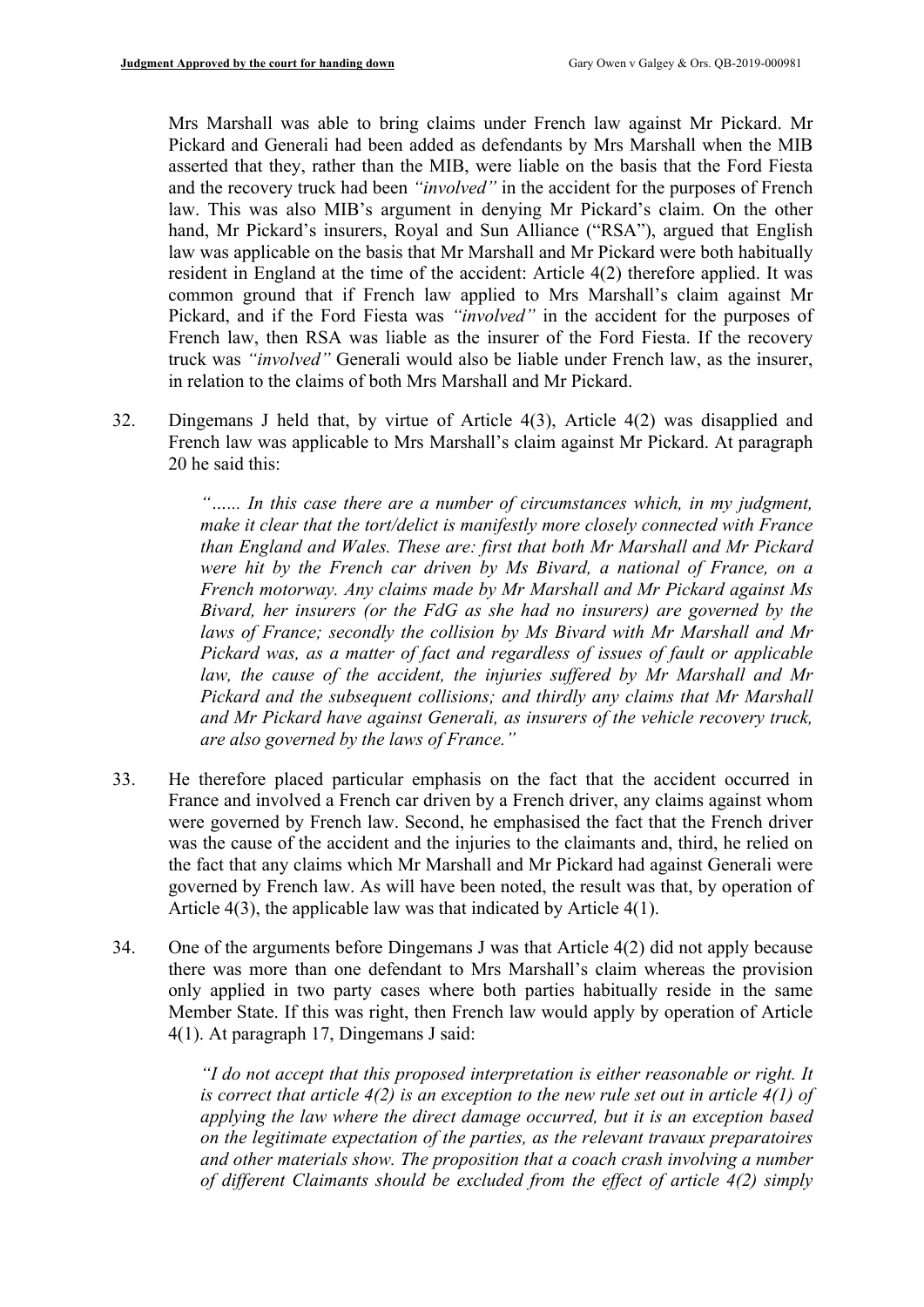*because there is more than one injured person is not sustainable. To read the word "person" as applying only to one party involves adopting a particular approach of English law to the construction of limitation or exception clauses while ignoring the fact that this is a European Regulation and subject to the rules of interpretation relating to such Regulations."*

35. This holding was not challenged before me. I also see the force of an argument that the logic of a "two party dispute only" limitation to the application of Article 4(2) is that if there were one accident in Country A and a claim by one claimant against 10 defendants, with all 11 parties having their habitual residence in Country B, Article 4(2) would not apply to determine the applicable law. Although it might be said that the habitual residences of the parties could be relied on under Article 4(3) to trump Article 4(1), and achieve a result consistent with the rationale for Article 4(2), it seems to me that this approach provides a less direct or certain route to the "right answer" in such a case, and is therefore less consistent with the overall scheme of the Article and the Regulation.

## Relevant circumstances under Article 4(3)

36. However, in support of his analysis of Article 4(2) Dingemans J went on to say at paragraph 18:

> *"In my judgment article 4(2) applies, on the natural wording of the article, to the claims made by Mrs Marshall against Mr Pickard. Most of the potential problems identified with multi party cases which were relied on to justify a very strict approach to article 4(2) are addressed by a proper approach to article 4(3). This is not to elevate article 4(3) into the starting point for any type of case, including multi party cases, but it is to give proper effect to its terms. This is because it would be an unusual result of choice of law's provisions if at the moment that Mr Marshall was hit by the Peugeot motor car his claims against Ms Bivard and Mr Pickard were subject to two different governing laws."* (emphasis added)

37. It is important to highlight what I understand to be the rationale for this view. As I read his judgment, Dingemans J was not suggesting that the issue is simply the convenience of the parties or the court as such. The text of Article 4(3) calls for consideration of factors which are relevant to an assessment of the *degree of connection* with the alternative country contended for. Convenience or the risk of complexity in the proceedings, of itself, is unlikely to be a directly relevant factor in assessing this question, one way or the other. Mr Krsjlanin ultimately accepted this. As will be seen below, he made submissions as to the complexity which would result if the Claimant's claims were to be litigated under two systems of law in parallel, albeit in the same court. But he said that the complications which he highlighted merely served to demonstrate that Mr Doherty's arguments were not based on *"a proper approach to Article 4(3)"* because they produce a problematic result and because the conclusion that the law of two countries applies to the same dispute is surprising: the decision as to applicable law is fundamentally based on the strength of connection between the case and a given country, and one would therefore expect a single country to be identified as the one with which the case has the closest connection.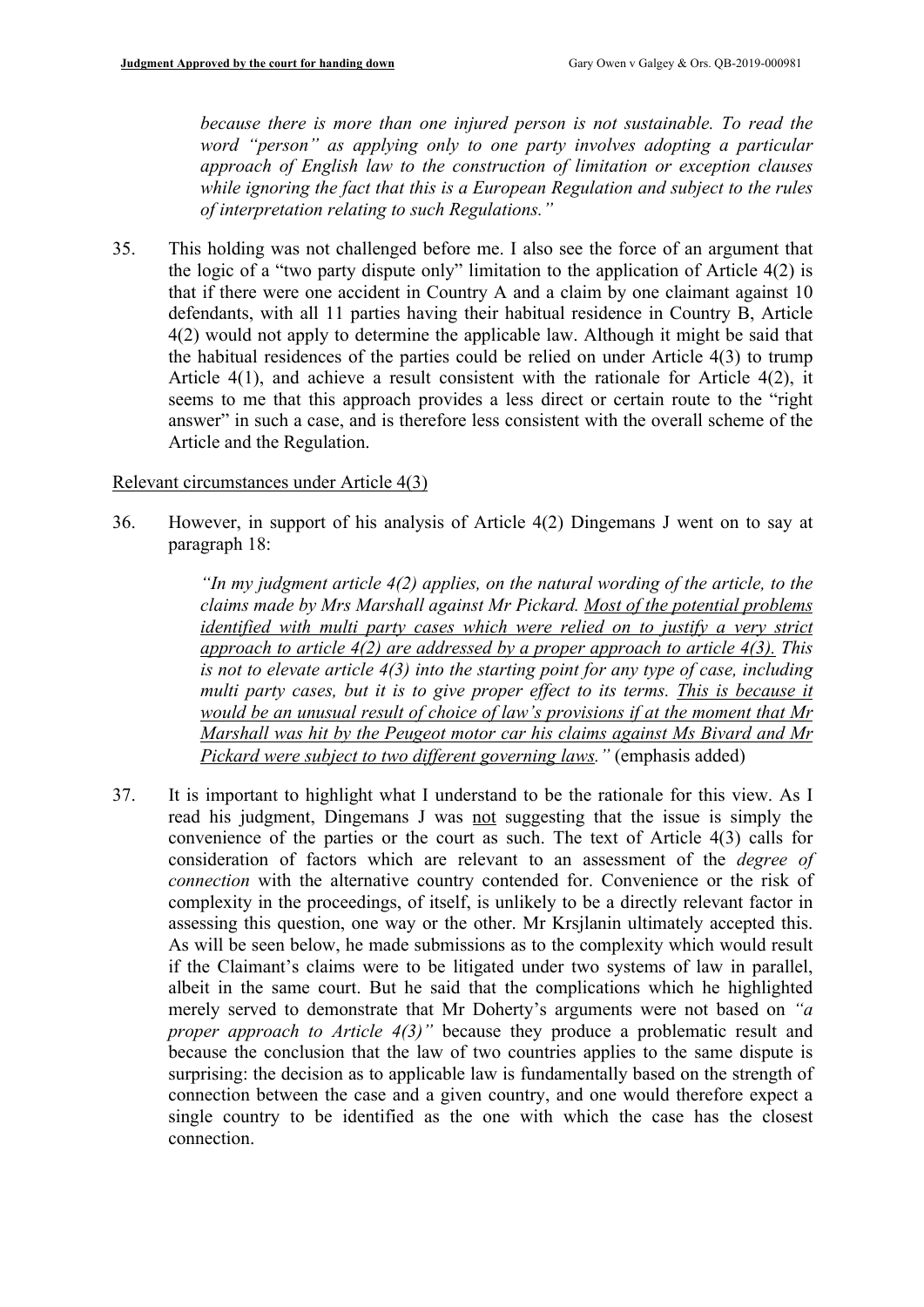- 38. The reason why it is relevant that there are parties to the dispute who are subject to the law of a country other than the law suggested by Article 4(2) in relation to the claim against a particular defendant (Country A) can be put in negative or positive terms. On the one hand, the fact that there are parties to the dispute whose liabilities are subject to the laws of a different country (that of Country B) undermines the connection between the case and Country A and, on the other, it is positive evidence of a connection between the case and Country B. Similarly, as I have pointed out, the strength of the connection with Country A which is necessarily present in a case where all parties to a dispute had the same *habitual residence* at the time when the damage occurred is undermined where some of the parties to the dispute had their habitual residence in Country B. On the other hand, the involvement of the parties who are habitually resident in Country B strengthens the connection between the case and Country B. In each case, the fact that there are other systems of law and habitual residences "in play" in the dispute necessarily affects the legitimate expectations of the parties to the dispute, including the expectations of the parties which are subject to the same system of law and/or have a common habitual residence.
- 39. The importance of this point is obvious when the nature of the exercise to be conducted under Article 4(3) is considered. Where Article 4(2) produces the answer "Country A", and there is an argument under Article 4(3), the court is called on to evaluate whether the tort/delict is *"manifestly more closely connected with"* Country B. The exercise under Article 4(3) therefore involves a comparison between the factors which connect the tort/delict with Country A and those which connect it with Country B. Mr Doherty was content to refer to this as a "balancing exercise", albeit he rightly emphasised that the balance must clearly come down in favour of Country B if the law of that country is to be applicable.
- 40. I also agree with Mr Doherty that the effect of **Marshall** is that Article 4(2) may be applied to any defendant in multi-party litigation which, or who, has the same habitual residence as the claimant at the time when the damage occurred, and it is capable of yielding a particular result in the case of each defendant to which it applies: see also paragraph 35-030 Dicey, Morris and Collins *"Conflict of Laws"* 15<sup>th</sup> Edition. But Article 4(3) may then displace the answer indicated by Article 4(2) for that pairing and one of the factors which may lead to a different answer under Article 4(3) may be that the claim against another defendant or other defendants is governed by the law of another country.
- 41. Where I disagree with Mr Doherty is in relation to his contention that the factors relating to the particular pairing should be given greater weight than the factors which relate to parties which are not caught by Article 4(2) or should be the focus of the court's inquiry. I note that Article 4(3) requires consideration of *"all the circumstances of the case"*. The relevance and weight which should be given to a particular circumstance are indicated by the question which is sought to be addressed by reference to *"all the circumstances of the case"*, namely whether "*the tort/delict is manifestly more closely connected with a country other than that indicated by"*  Article 4(1) or (2). The connections which are required to be examined under Article 4(3) are the connections between the event which caused the damage (the "fait dommageable" in the French version; the *"tort/delict"* in the English translation) and the countries whose applicable law is contended for by the parties. The degree of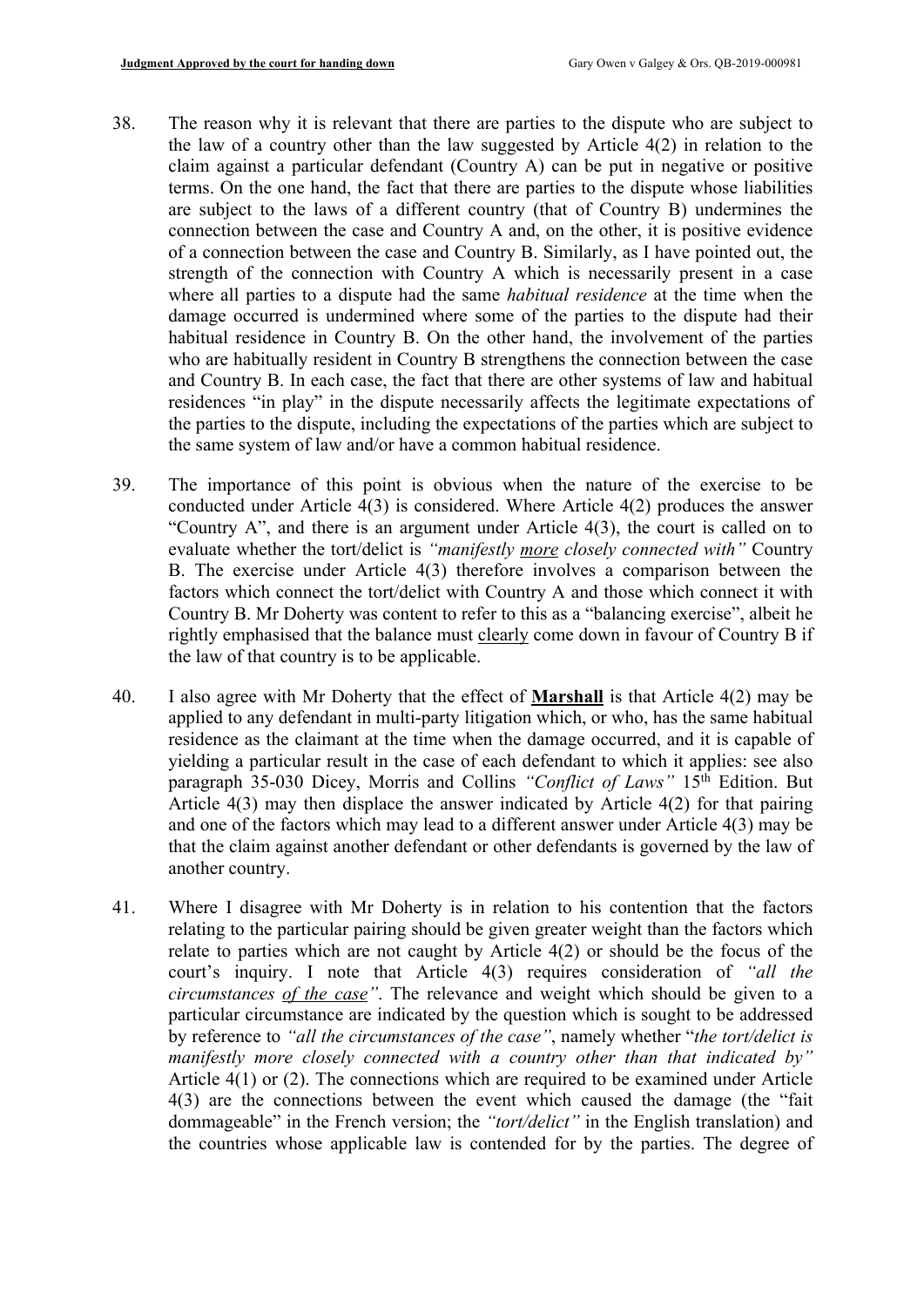relevance, or the weight, of a factor will therefore be determined by the extent to which it sheds light on this particular issue.

42. I note that this aspect of Mr Doherty's argument is perilously similar to the argument put forward on behalf of Mr Pickard and RSA in seeking permission to appeal the decision of Dingemans J in **Marshall**. In **Pickard v Motor Insurers' Bureau** [2017] RTR 274 Cranston J, who refused permission after a hearing, recorded their argument as follows at paragraph 20 of his judgment:

> *"Mr Weir criticised the judge for taking into account the three circumstances he mentioned in [20] of his judgment, since none of these were circumstances of the case against Mr Pickard, the alleged tortfeasor."* (emphasis added)

43. At paragraphs 11-14, Cranston J then summarised the way in which that criticism was developed for the purposes of the proposed appeal. At the end of paragraph 14 it was noted that Mr Weir QC's argument was that:

> *"The reference to "all the circumstances of the case" is to the circumstances of the case brought by the victims against a given tortfeasor. This interpretation furthered certainty, …since otherwise it would be difficult to limit the circumstances to which reference could be made. The judge was accordingly wrong and the three circumstances to which he referred were legally irrelevant."* (emphasis added)

44. Cranston J rejected this argument at paragraphs 14 and 15:

*"The starting point in considering these submissions must be the words of the Regulation, in particular art.4(3). It demands that attention be given to "all the circumstances of the case" to determine if "the tort/delict" is "manifestly more closely connected with" a country other than that which is pinpointed by the application of art.4(1) or (2). To my mind the phrase "all the circumstances of the case" points to precisely that, all the circumstances surrounding the tort. Those circumstances are not limited by art.4(3), by a phrase such as "brought against the tortfeasor".* 

*15 Certainly all parts of art.4 must be read together, but art.4(3) is focused on the law of the country with which the tort/delict is manifestly more closely connected. Consequently, it is not on all fours with art.4(1) and (2), which are concerned*  with the law applicable to "a non-contractual obligation arising out of a tort". *"Tort" can refer to the road traffic accident in this context, just as readily as it can to the cause of action (to use the English approach) applying between the particular victim and particular tortfeasor. That a tort is part of a multi-party accident may be highly relevant to the country with which it is manifestly most closely connected."* (emphasis added)

45. Whilst not binding on me, it will be apparent that I respectfully agree with Cranston J's views. Although Mr Doherty's submission was that *less weight* should be given to the circumstances relating to other parties, rather than that such circumstances were *"legally irrelevant"*, it was in effect a watered-down version of Mr Weir's argument in **Marshall**. In my view, it meets with the same (well founded) objections.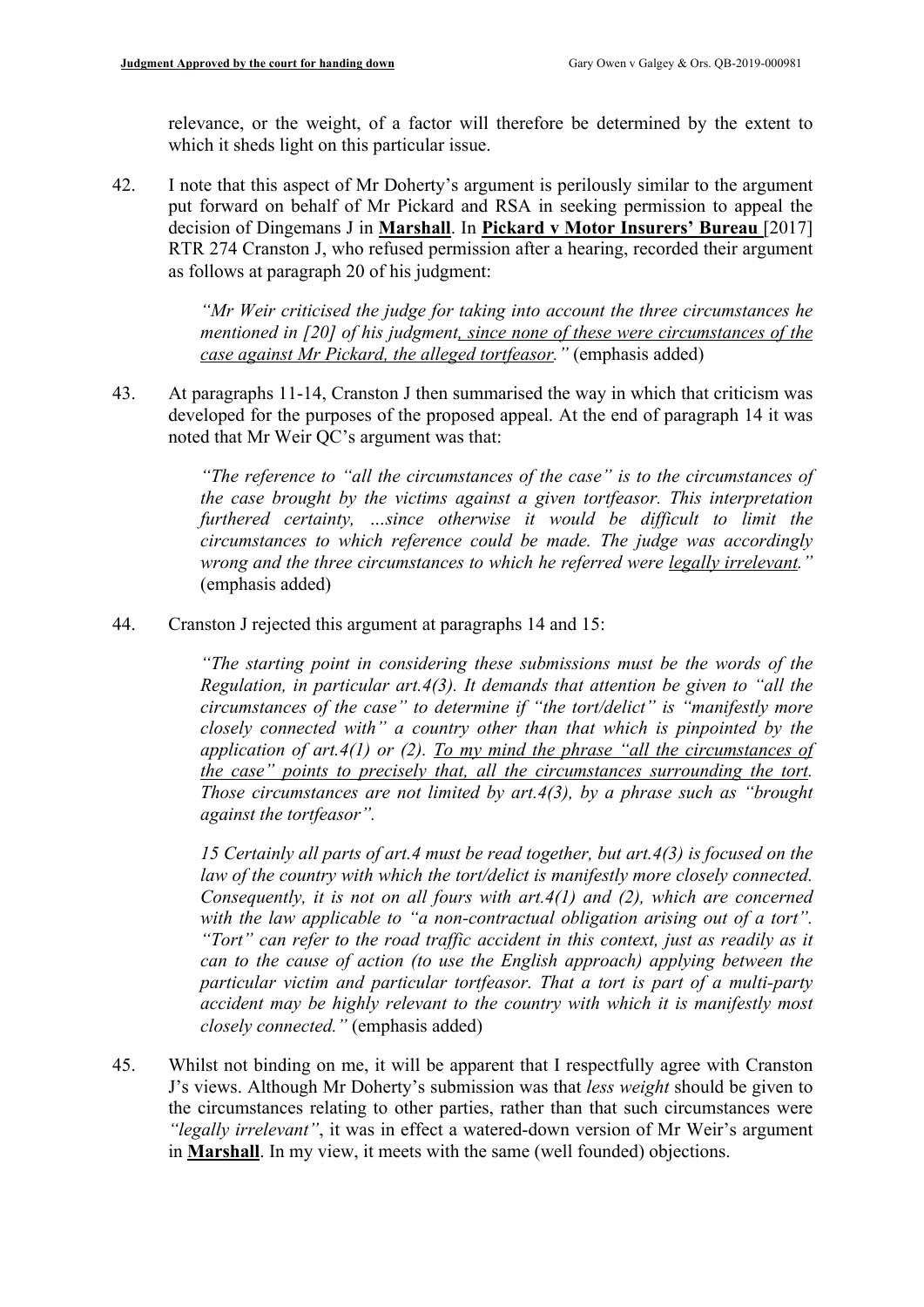- 46. As to other potential or actual issues in relation to what may be relevant circumstances for the purposes of Article 4(3), obviously the fact that the tort occurred in Country B is a relevant circumstance, given that the question is as to the closeness of the connection between the tortious event and the other country: **Winrow v Hemphhill (2) Aegeas Insurance Limited** [2014] EWHC 3164 at paragraph 43.
- 47. So is the fact that the direct damage occurred in the competing country: **Winrow**  paragraph 43. Indeed, in **Marshall**, Dingemans J held that Article 4(3) may override Article 4(2) and lead back to the country indicated by Article 4(1), as I have noted. He said:

*"19…. There are some textbooks which suggest that such an approach is impermissible, because of the words "other than that indicated in paragraphs 1 or 2". However, at the end of the day no one argued that such a construction was right. In my judgment the parties were right to accept that a governing law mandated by article 4(1), but excluded by article 4(2), might be required by article 4(3). This is because the wording is "in paragraphs 1 or 2" and not "in paragraphs 1 and 2" (my underlining), and it is possible for article 4(1) and article 4(2) to provide for different answers"* 

- 48. Similarly, the habitual residences of the parties, including where any insurer defendants are registered (see Article 23) at the time of the tortious incident and when the damage occurs, are relevant. As to Mr Doherty's submission that Article 4(2) requires that the fact that the claimant and one of the defendants had their habitual residence in one country at the time when the damage occurred be given particular weight under Article 4(3), this is similar to his argument that the focus should be on factors which relate to these parties, which I have addressed at paragraphs 41-45, above. I agree that, logically, the proponent of an answer other than that indicated by Article 4(2) must do more than point to the fact that the damage occurred in Country B. As Article 4(2) trumps Article 4(1), this fact of itself cannot be sufficient to displace Article 4(2). To this extent, the common habitual residence of the claimant and a particular defendant carries particular weight. However, as has been pointed out, the strength of this consideration is obvious where all of the parties have their habitual residence in the same country at the relevant time, but it is undermined when there are other parties who have their habitual residence in a different country or countries. Moreover, what was said in **Winrow** about the relevance of habitual residence was said in the context of a case where the answer under both Articles 4(1) and (2) was Germany because this was where the damage had occurred and where the claimant and the first defendant were habitually resident.
- 49. The habitual residence of the Claimant at the time of the consequences of the tort, including any consequential losses, has also been held to be relevant: see paragraphs 39 and 43 **Winrow** and **Stylianou v Toyoshima** [2013] EWHC 2188 (QB). I do not propose to depart from this view, as it was not argued that I should, although I share the doubts about its correctness expressed by Plender & Wilderspin *("The European Private International Law of Obligations"* 4th Edition paragraphs 18-111 to 18-115) and prefer the view that since what falls to be determined is, in effect, the rights and obligations of the parties at the time of the tort/delict which is said to give rise to the relevant liabilities, the decision should be made by reference to the circumstances at the time of the tort/delict rather than, in effect, as at the time of the court's decision and therefore after the event.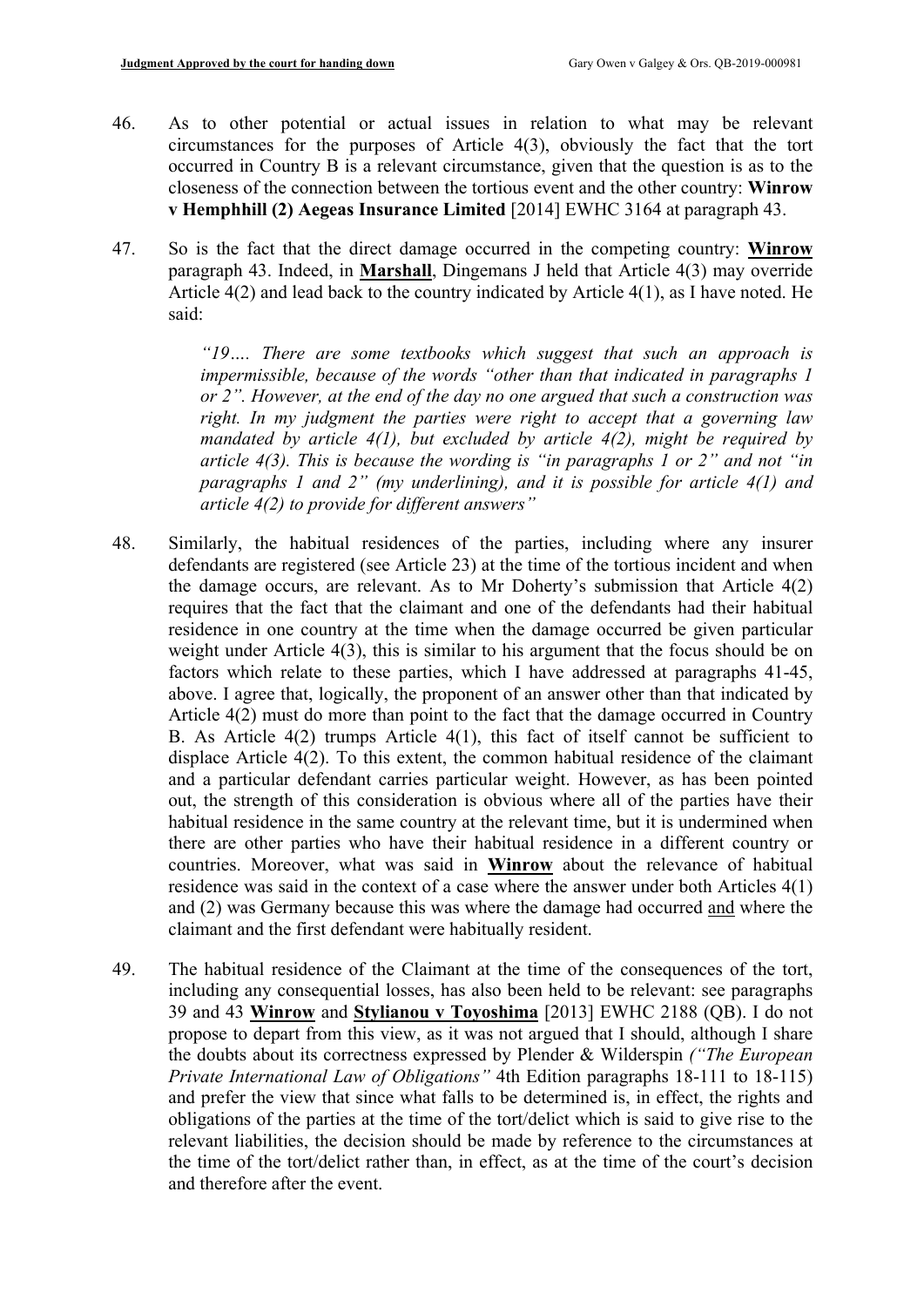50. However, although subsequent events may be relevant, it would appear from the policy of Article 4(1), as identified in the Explanatory Memorandum and Recitals (16) and (17) in particular, and from the text of Article 4(1) itself, that the place where indirect damage is suffered is a less weighty consideration than the place of direct damage. This is because, as Slade J said in **Winrow** at paragraph 46:

> *"The "centre of gravity" referred to in the Commission Proposal for Rome II and by Flaux J in [Fortress Value Recovery Fund ILLC and others v Blue Skye Special Opportunities Fund LP and others [2013] EWHC 14*] *in considering Article 4(3) is the centre of gravity of the tort not of the damage and consequential loss caused by the tort."*

- 51. The nationalities of the parties are also relevant: see **Winrow** at paragraphs 54 and 55, and **Marshall** at paragraph 22.
- 52. So is the fact that the parties have a pre-existing relationship in or with a particular country. This is apparent from the second sentence of Article 4(3) although, in **Marshall**, Dingemans J did not appear to attach a great deal of weight to this particular feature of the case. At paragraph 21 he said this:

*"I note that Mr Marshall and Mr Pickard had been working together in France for some 2 and a half months, and this was relied on by the parties other than RSA in support of the case that article 4(3) applied, but in my judgment that factor would not have come close to avoiding the effect of article 4(2) if it had stood alone.."*

The example given in the second sentence of Article 4(3)

- 53. I agree with Cranston J's observation, at paragraph 16 of his judgment in **Pickard**, that the second sentence of Article 4(3) *"is…. but an example of the circumstances which may bear on identifying the country with the most manifest connection"*. I also note that the example given in Article 4(3) is of a contract or other pre-existing relationship *"that is closely connected with the tort/delict in question"*. This, it appears, may have been what lay behind Dingemans J's view that the pre-existing relationship between Mr Pickard and Mr Marshall in France did not carry great weight in the context of the other circumstances of the case. Whilst this relationship may have accounted for the fact that Mr Pickard and Mr Marshall were driving back to England together, and were therefore on the side of the motorway at the time of the accident, the relationship and the agreement to drive home together were not *"closely connected with the tort/delict in question"*. The weight given to this consideration might have been greater if, for example, Mr Marshall had contracted with Mr Pickard to drive him home under a contract governed by French law and Mr Pickard had crashed the car in the course of carrying out the contract.
- 54. The Explanatory Memorandum explains the example in Article 4(3) as follows at page 12:

*"Paragraph 3 then allows the court to be guided, for example, by the fact that the parties are already bound by a pre-existing relationship. This is a factor that can be taken into account to determine whether there is a manifestly closer connection with a country other than the one designated by the strict rules. But*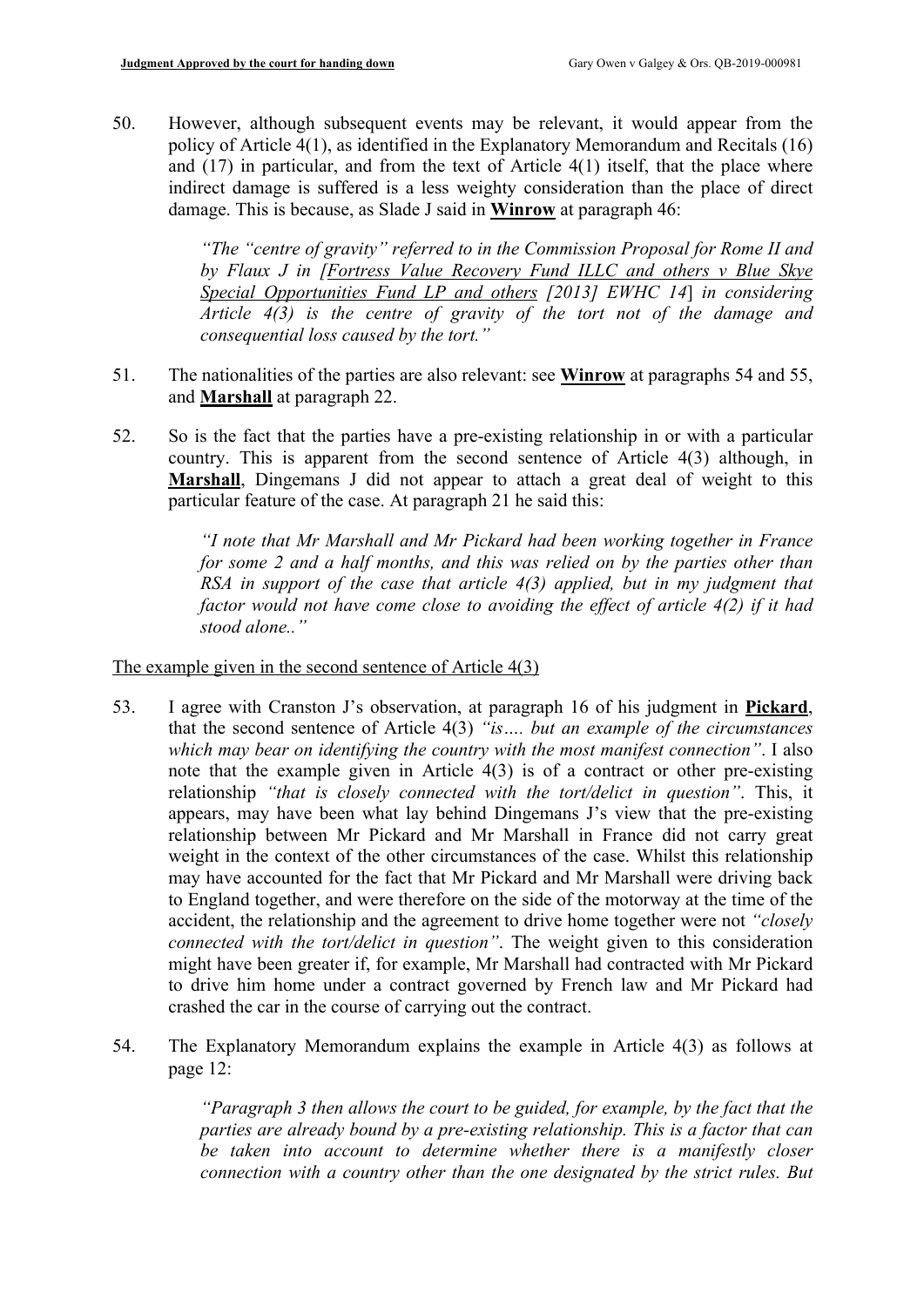*the law applicable to the pre-existing relationship does not apply automatically, and the court enjoys a degree of discretion to decide whether there is a significant connection between the non-contractual obligations and the law applicable to the pre-existing relationship."*

55. It adds, at page 13:

*"By having the same law apply to all their relationships, this solution respects the parties' legitimate expectations and meets the need for sound administration of justice. On a more technical level, it means that the consequences of the fact that one and the same relationship may be covered by the law of contract in one Member State and the law of tort/delict in another can be mitigated, until such time as the Court of Justice comes up with its own autonomous response to the situation.."*

56. Plender and Wilderspin give as an example of where a pre-existing contract has a close connection with the tort, a case where the tortious liability arises out of, or in connection with, the performance of the contract: see paragraph  $18-116$  of their  $4<sup>th</sup>$ Edition. They give the example of an employee who is injured by a colleague whilst working on a temporary assignment abroad. They also note, as the Explanatory Memorandum does, that the nature of the pre-existing relationship which is governed by the law of a particular country need not be contractual and they note that the law applicable to a contract between two of the parties to a dispute may also establish the relevant connection for the purposes of claims between other parties to the same dispute: see paragraph 18-117.

#### The burden and standard of proof under Article 4(3)

57. As to how clear cut the case for the application of the law of an alternative country must be, it was common ground before me that the burden is on the party which seeks to displace Article 4(1): see paragraph 16 **Winrow**. Also, as Dingemans J noted at paragraph 20 of his judgment in **Marshall**:

> *"It is also common ground that article 4(3) imposes a "high hurdle" in the path of a party seeking to displace the law indicated by articles 4(1) or 4(2), and that it is necessary to show that the "centre of gravity" of the case is with the suggested applicable law."*

58. I note that at paragraph 35-032 the authors of Dicey, Morris and Collins say:

*"…the requirement that the tort be manifestly more closely connected with the*  law of another country (which must be "clear from the circumstances of the *case'') emphasises that the court must be satisfied that the threshold of closer connection has been clearly demonstrated. Nevertheless, the approach of the European Court and the English courts to the similarly (although not identically) worded rule of displacement in Art.4(5) of the Rome Convention suggests that it should not be necessary to demonstrate the absence of any ''real'' or ''genuine'' connection with the country whose law is otherwise applicable, and that a clear preponderance of factors pointing to a country other than that whose law applies under Art.4(1) or (2) is all that is required."*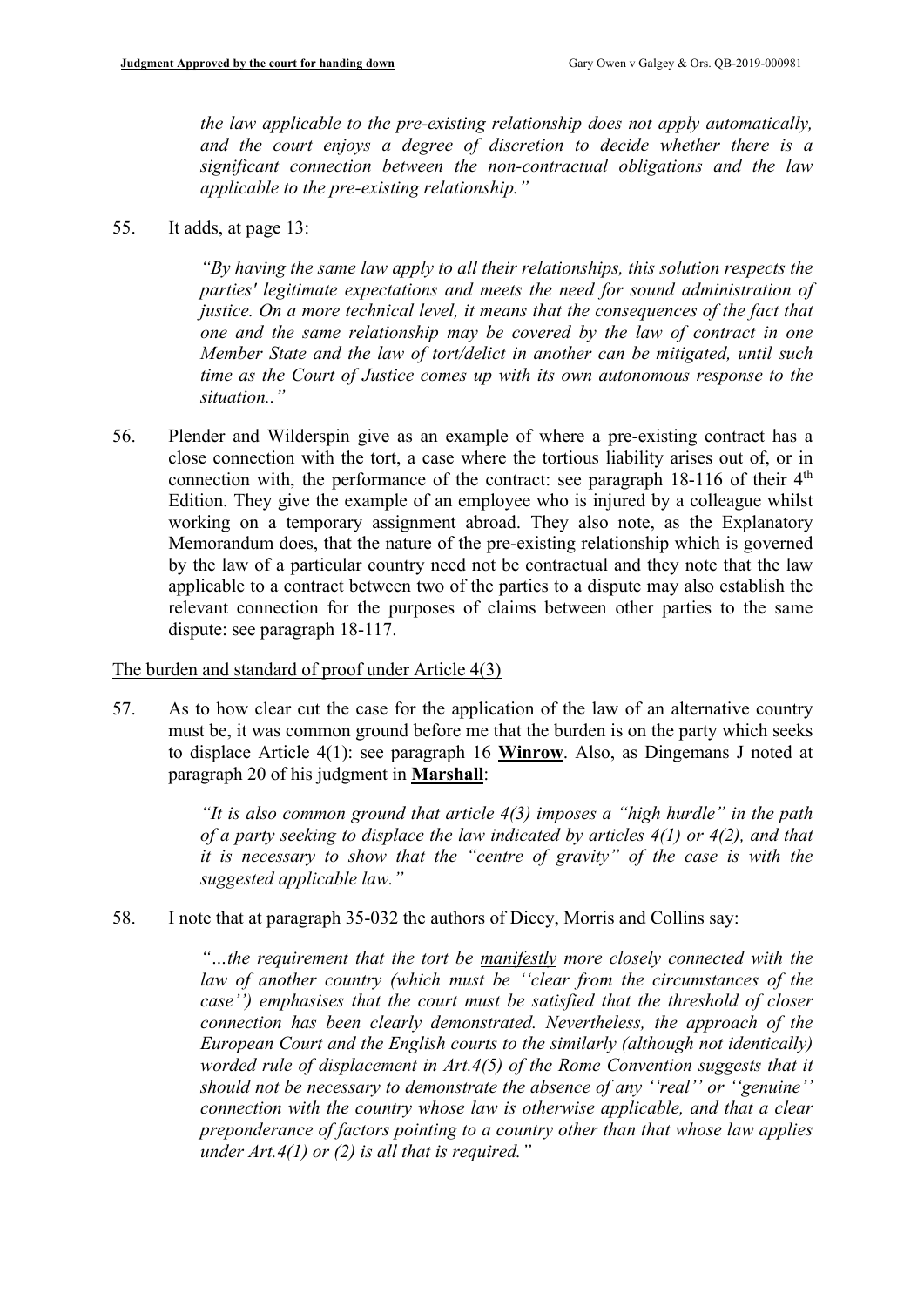- 59. These observations are consistent with what was said in the Explanatory Memorandum.
- 60. Mr Doherty also emphasised the statements in the Explanatory Memorandum, cited above at paragraph 19, that a key aim of the Rome II Regulation was improve the foreseeability of outcomes, and that because Regulation 4(3) generates a degree of uncertainty *"it must remain exceptional"*. However, I note that the relevant passage went on to explain that experience with the approach under Rome Convention had been that the courts in some Member States started with the exception rather than the presumptions. The aim of ensuring that Article 4(3) was truly applied as an exception was therefore to be achieved by providing that Articles 4(1) and (2) create rules rather than presumptions, and by requiring that it be *"clear"* that there is a *"manifestly"* or obviously closer connection with the country other than that which is indicated by Articles 4(1) and (2).
- 61. Article 4(3) is an exception/exceptional in these senses but in my view, there is no additional test of exceptionality and it is therefore not necessary for the court to be satisfied, for example, that the facts of the case are also exceptional or unusual in nature before applying Article 4(3). What is required is the application of the words of Article 4 with an awareness of aims of Rome II. The aim of Articles 4(1) and (2) in particular, is to achieve certainty. They will provide the answer in a given case unless they can be displaced. But the Regulation also aims *"to bring a degree of flexibility, enabling the court to adapt the rigid rule to an individual case so as to apply the law that reflects the centre of gravity of the situation."* through Article 4(3), albeit this provision will only operate in a clear and obvious case.

#### **The submissions on behalf of the parties**

#### Mr Krsljanin.

- 62. Mr Krsljanin emphasised the following features of the case:
	- i) First, the Claimant's claims against the Fourth and Fifth Defendants are governed by French law. He argued that this, in itself, is a significant factor connecting the tort to France.
	- ii) Second, the accident arose out of a pre-existing contractual relationship between the First Defendant and the Fourth Defendant. His argument was that it occurred because the swimming pool at the Villa was undergoing works which were being carried out under a contract between these parties which was governed by French law. The contractor was therefore in an analogous position to Ms Bivard in the **Marshall** case whose actions were the cause of the accident in that case.
	- iii) Third, although there are no contribution proceedings at the moment, in effect the Fourth Defendant is arguing that the First Defendant was liable as the custodian of the pool and there will therefore inevitably be an issue of French law, which the court has to resolve at trial, as to who was the "custodian" for relevant purposes.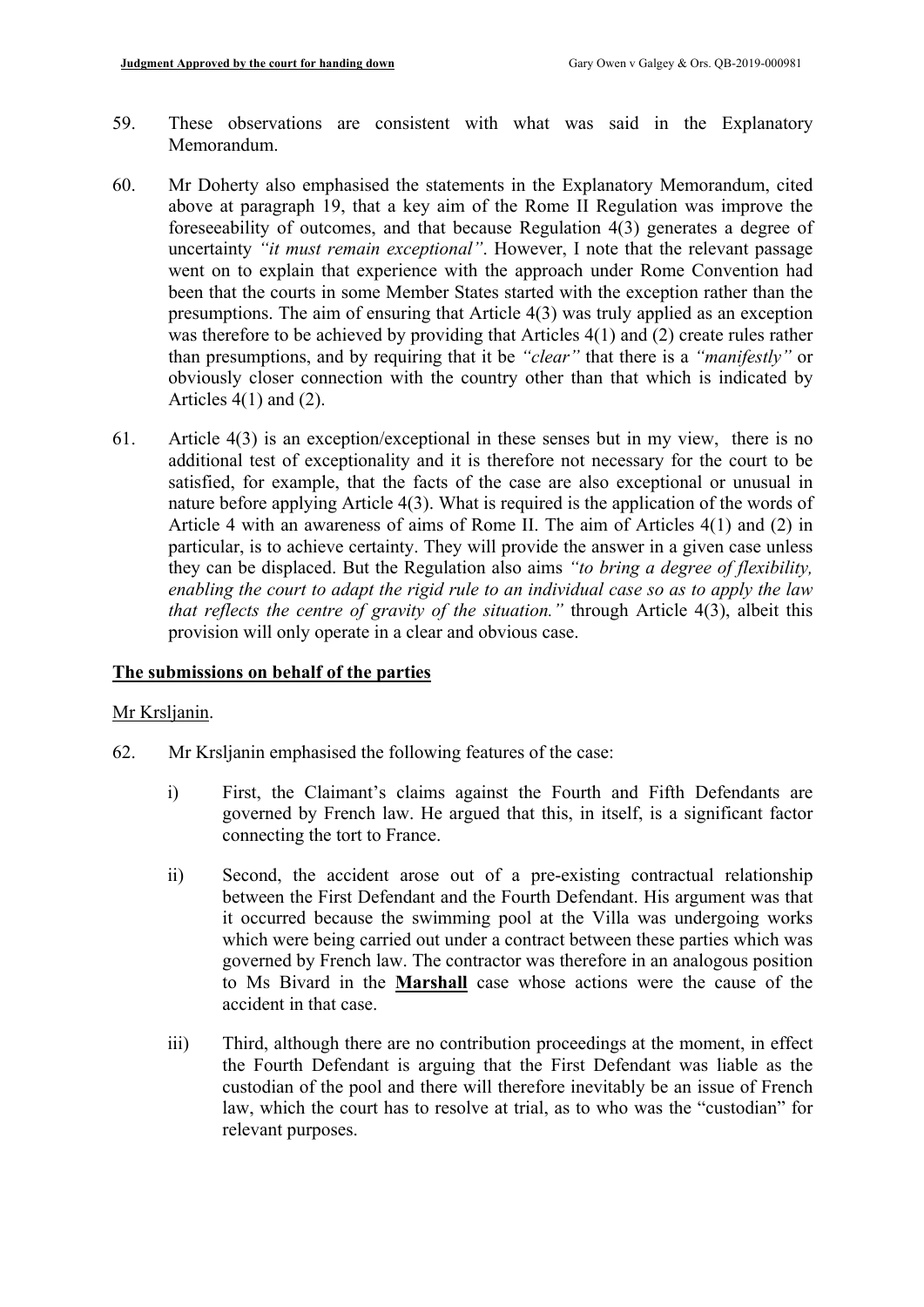- iv) Fourth, there was the risk of complexity and an "artificial and strained" outcome if, for example, the court found that the Fourth Defendant was not the custodian but that any claim against the First Defendant failed under English law. There was also the possibility of the court needing to adjudicate liability and quantum in relation to both of these parties in parallel under different systems of law and finding that both claims succeeded but that the awards of damages were different. As I have noted, Mr Krsljanin accepted that these factors were not in themselves evidence of a connection with one country or the other, but he said that these sorts of results should cause the court to question the correctness of Mr Doherty's approach.
- v) Fifth, the accident happened in France. In contrast to a road traffic accident, which might involve a transient presence in France, and vehicles registered in England, it took place on property which is inextricably linked to France. He submitted that it would be artificial for the case to be decided under the Occupiers Liability Act 1957 or common law principles applicable to the occupation of property in England.
- vi) Sixth, the direct damage in this case occurred in France and the Claimant was treated for his injuries at a hospital in France.
- vii) Seventh, he argued that the First and Second Defendant had a strong and longstanding connection to France. The Villa had been in the family for many years and had been owned by the First Defendant for some time. It was accurately described in the agreed facts as a "holiday home". The First and Second Defendant, their family and friends, used it regularly and they spent a significant number of days in France each year. They also rented it out as a holiday let, and therefore made a profit from it. The fact that the First Defendant was registered in France for tax for personal and professional purposes was a further indication of the continuity and significance of their presence in France. Although his skeleton argument suggested that their presence in France was "akin to a residence or even domicile", in his oral submissions Mr Krsljanin confirmed that he was not inviting me to find that they were habitually resident or domiciled in France the technical sense.
- viii) Eighth, the insurers in this case are French companies and their contracts with the insured are governed by French law. In the case of the Fifth Defendant, the claim against it depends entirely on French law. In the case of the Third Defendant, Mr Krsljanin argued that it would have a legitimate expectation that its liabilities would be determined under French law given that the insurance related to a villa in France.
- 63. As for the pre-existing relationship between the Claimant and the First and Second Defendants, Mr Krsljanin submitted that this factor did not strongly connect the tort to England. He argued that:
	- i) The relationship prior to the arrangement which led to the Claimant and his family being in France was a social relationship and was only tenuously connected to the tort in any event.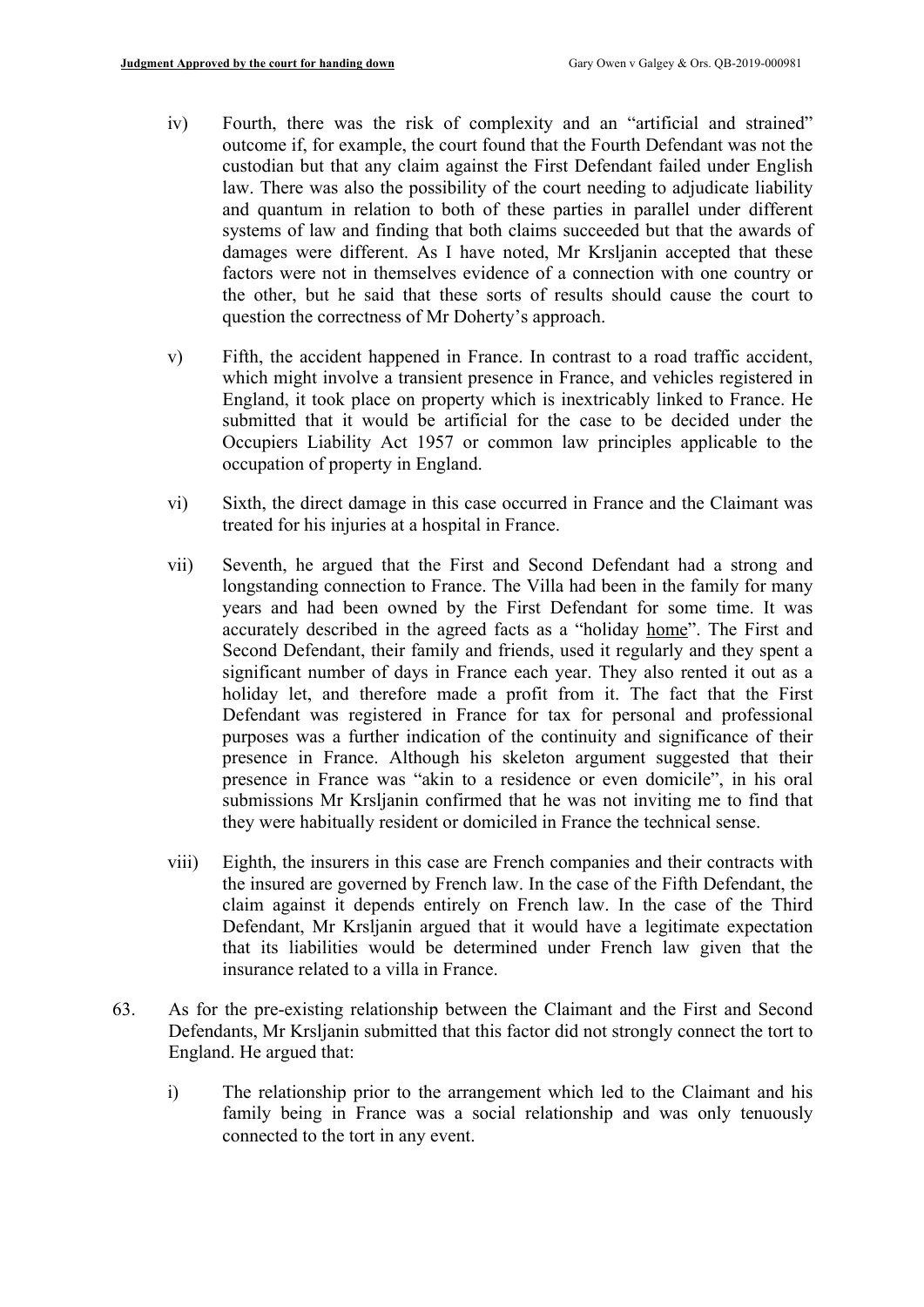- ii) The arrangement which led to the Claimant and his family being in France was also an informal one, rather than contractual in nature. He said that English law applied to the question whether there was a contract and the onus was on the First to Third Defendants to prove any contract on which they relied. In this connection he relied on **MacInnes v Gross** [2017] EWHC 46 (QB) paragraph 84 and 95 and emphasised the degree of informality and the context in which the agreement was reached. There was no intention to contract or, at least, no such intention had been proved by the First and Second Defendant. In this regard, he pointed out that the Claimant had done gratuitous work for the First and Second Defendant before, including in relation to the Villa in November 2016, and he pointed me to texts in the bundle, in addition to the agreed facts, as showing that the relationship was a social one.
- iii) If the arrangement was contractual, the contract was governed by French law given that the place for performance by both parties was France and could only be France. He accepted that if there was a contract it was a contract for the provision of services and therefore 4(1)(b) of Regulation (EC) 593/2008 ("the Rome I Regulation") would indicate that the applicable law was English law given that the habitual residence(s) of the service provider(s) was/were in England. But he submitted that the contract was manifestly more closely connected with France and that Article 4(3) of Rome I therefore applied to displace English law. In this connection he relied on **Samcrete Egypt Engineers and Contractors SAE v Land Rover Exports Ltd** [2002] CLC 533, albeit this was a case under Article 4(5) of the Rome Convention rather than Article 4(3) of the Rome I Regulation and the language of the relevant provision was therefore materially different.
- 64. He accepted that the social relationship between the parties was based in England, but he argued that neither the prior relationship nor the particular arrangement which led to the Claimant being at the Villa in France was the cause of the accident or closely connected to it. The close connection was between the accident and the contract between the Claimant and the Fourth Defendant to carry out works on the pool.

#### Mr Doherty.

- 65. Mr Doherty emphasised that the aim of the Rome II Regulation was to achieve legal certainty and that Article 4(3) potentially undermines this principle, that the onus is on the Claimant to displace the result indicated by Article 4(2), that this is a high hurdle and that Article 4(3) is described in the Explanatory Memorandum and elsewhere as exceptional and as applicable only in clear and manifest cases. I have addressed these points above.
- 66. In terms of positive evidence of connections between the tort in the present case and England, Mr Doherty emphasised that the Claimant and the First and Second Defendants were resident in England with a pre-existing relationship there going back approximately 7 years. The arrangement for the Claimant to carry out work on the Villa and for him and his family to stay there was why they were in France at the relevant time. In effect, the First and Second Defendants were in the course of performing their side of the agreement when the accident happened. This agreement was contractual in nature and, in effect, the Claimant's allegation against the First and Second Defendants was that they had breached the terms of the contract relating to the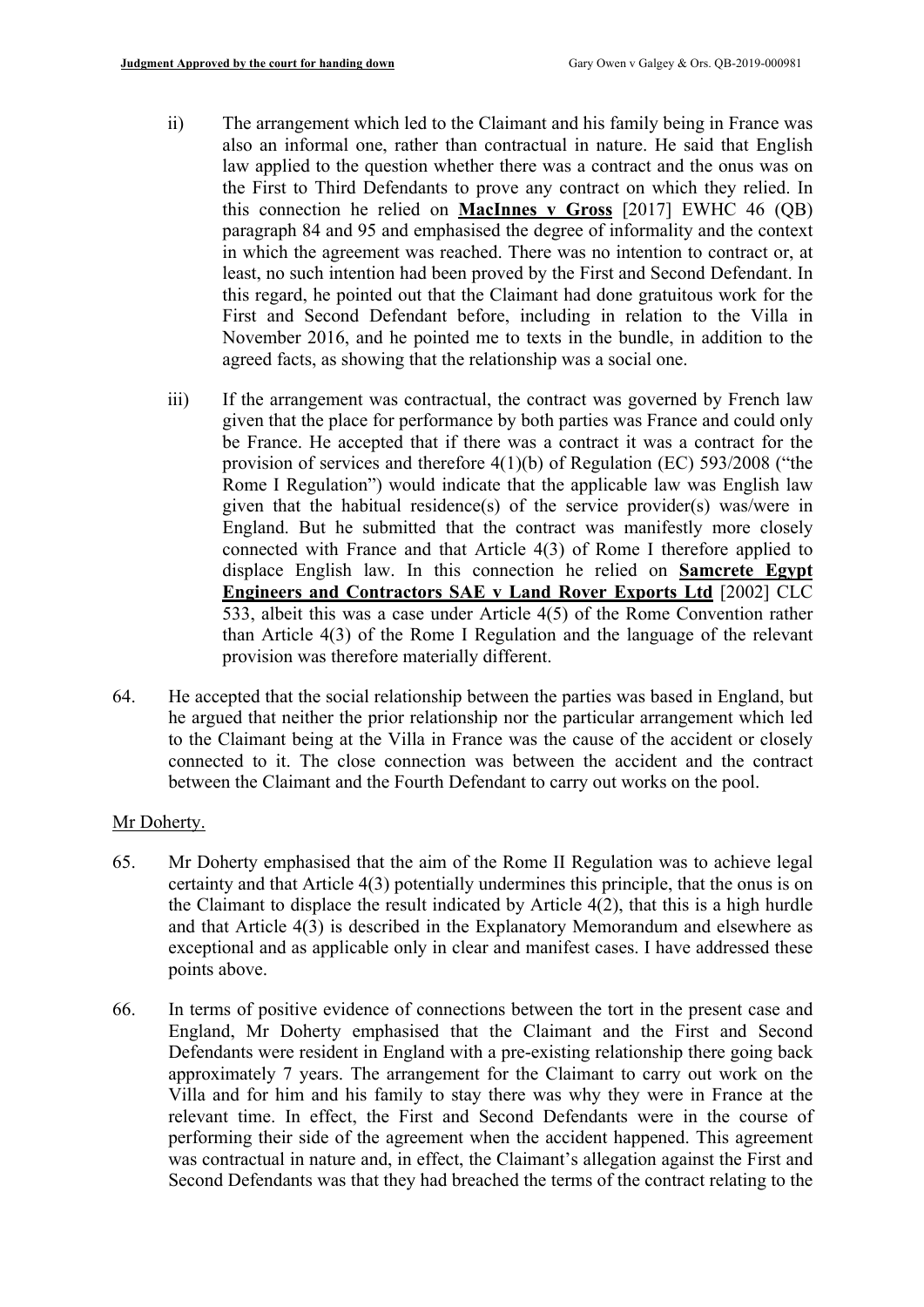quiet enjoyment or safety of the property. But even if the court took the view that the arrangement was non-contractual it was closely connected to the tort for this reason.

67. In relation to the argument that the arrangement was contractual, Mr Doherty did not refer to any authority or materials from the text books, apparently because he did not regard the contractual (or otherwise) status of the arrangement as the crucial point. But he approached the issue on the basis that English law would apply to the question whether it was contractual. He pointed out that paragraph 8 of the Particulars of Claim pleads that it was agreed that the Claimant:

> *"would travel to the Villa, and would provide his professional services to help refurbish the Villa so that the First and Second Defendants could rent it out commercially ….In return it was agreed that the First and Second Defendant would permit the Claimant and his family to stay at the Villa free of charge for a period of ten days whilst the Claimant performed the refurbishment works".*

- 68. He said that there was a distinctly contractual flavour to this way of putting it.
- 69. In their Defence, the First to Third Defendants pleaded that the arrangement pleaded at paragraph 8 of the Particulars of Claim was contractual (paragraph  $7(e)(v)$ ).
	- i) Paragraph 8(h) of the Defence pleads the arrangement as follows:

*"In early 2018, the first defendant entered into an arrangement with the claimant, by which the claimant and his family were to come to the villa for a holiday and in return the claimant would carry out some works at the villa";*

ii) Paragraph 10 pleads:

*"As to paragraph 8 [of the Particulars of Claim], the villa was already being rented out commercially before April 2018 and the works to be undertaken by the claimant were not essential to the renting. The works which the claimant was to undertake were laying a laminate floor in a bedroom, erecting a shower screen, tiling a balcony floor and a small toilet room. The works would not have been full-time for the period of his visit"*

- 70. Mr Doherty argued that if the Claimant had done the work, he had agreed to do in the first couple of days of the visit, but had then been asked to leave, there would have been a claim available to him in contract. Similarly, if he had damaged the property, or the work which he did needed to be redone, there would be a contractual claim available to the First and Second Defendant. However, he acknowledged that the Claimant had not brought any claim based on this alleged contract and, indeed, that the existence of a contract is denied at paragraph  $4(e)(i)$  of the Reply. This pleads that it was an informal arrangement between acquaintances with no intent to create legal relations, and that the Claimant had provided gratuitous assistance of this sort on several occasions prior to the accident.
- 71. Mr Doherty also acknowledged that the Agreed Facts do not provide a detailed account of the exchanges between the parties which led to the agreement or of the context in which it was reached – see paragraphs 8 and 9, in particular - but he said that I should "take a view". He went on to argue that the contract was governed by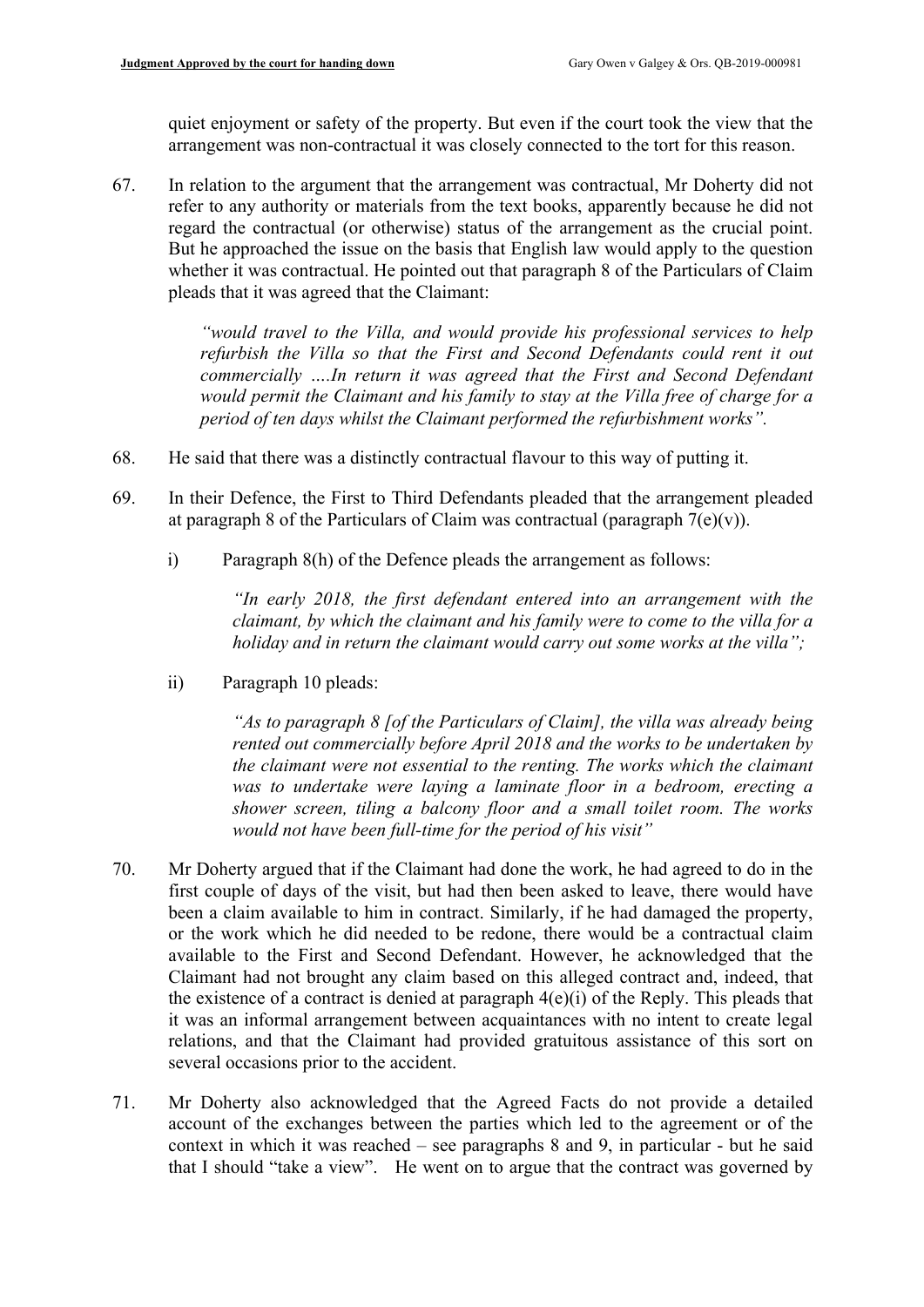English law. It was a contract for the provision of services and there was no basis for displacing Article 4(1)(b) of the Rome I Regulation. **Samcrete** involved a totally different sort of contract and was decided under the Rome Convention in any event. He also drew attention to Article  $4(1)(d)$  of Rome I which provides for the law of the habitual residence of the landlord and the tenant, where they are the same, to be the applicable law in cases of tenancies of 6 months or less. This, he argued, would have been the starting point if the Claimant had paid for the stay in the Villa.

- 72. But the emphasis of this aspect of Mr Doherty's argument was on the point that it was not for him to bring the case within the example in the second sentence of Article 4(3) given that he was not seeking to displace Article 4(2). Whether or not the agreement between the parties was contractual, their pre-existing relationship and agreement pointed to a strong connection with England and were therefore a strong pointer to this not being a case in which the tort was clearly and manifestly more closely connected with France. This factor clearly went into the balance in favour of English law being applicable.
- 73. As to the factors relied on by Mr Krsljanin, Mr Doherty submitted that:
	- i) The place where the Claimant was injured is relevant but cannot carry great weight given that Article 4(1) gives way to Article 4(2) where the latter is applicable and leads to a different result. I have touched on this argument at paragraph 48 above.
	- ii) Although the direct damage was suffered in France, the consequential losses suffered by the Claimant were largely if not entirely suffered in England to where he returned when he was discharged from hospital in France. again, I have considered this issue above at paragraphs 49-50.
	- iii) The First and Second Defendants' links to France could not carry great weight as they did not have a direct bearing on the fact that the accident occurred. He noted, as I have noted, that Dingemans J did not regard the fact that Mr Pickard and Mr Marshall had been working in France for 2.5 months prior to their accident was not given a great deal of weight by Dingemans J in the **Marshall** case.
	- iv) He disputed the argument that the Third Defendant would have a legitimate expectation that any claims relating to the Villa would be claims brought under French law. There was no evidence of this, and the expectation would be that the Third Defendant would cover all claims brought in relation to the Villa, whether under French law or otherwise. Nor was there any plea or suggestion on the part of the First to Third Defendants that the Third Defendant would not be liable in respect of any claims to which English law applied.
	- v) He accepted that the position of the Fourth and Fifth Defendants, including the fact that the claims against them are subject to French law, is relevant. However, he submitted that the focus should be on the factors which were applicable to the claim against the First to Third Defendants. I have addressed and rejected this argument at paragraphs 41-45 above.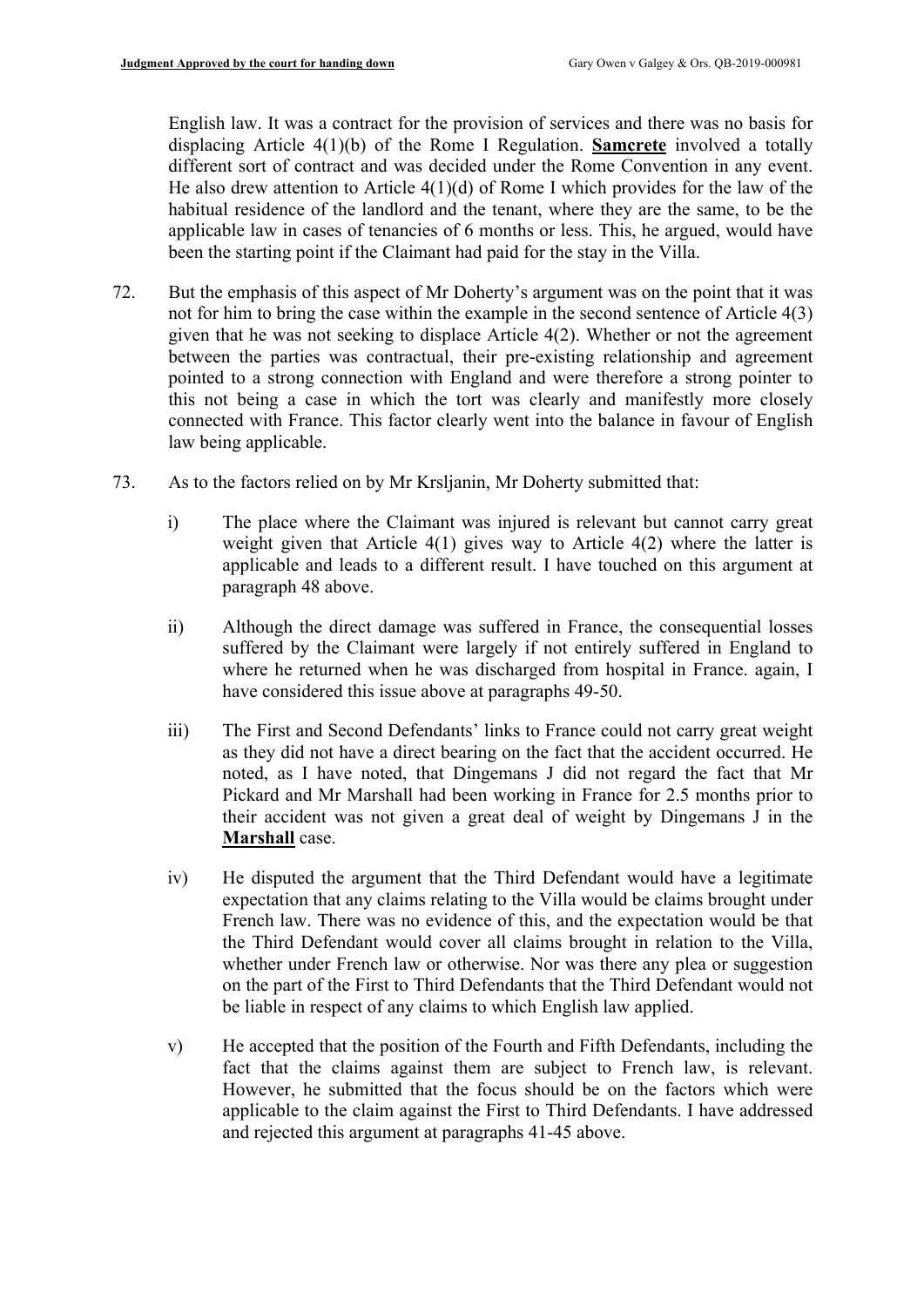- vi) He argued that **Marshall** is distinguishable on the facts. That was a case in which there was a clear single cause of the accident and where that cause was overwhelmingly linked to France. In that case, there were no strong factors connecting the tort to England, such as a pre-existing relationship between the parties based there, as in this case.
- vii) He submitted that the convenience of the parties and the court is not a factor in itself but, in any event, the court was well able to deal with any complexity which arose out of different systems of law applying to different Defendants. It would decide liability and quantum in relation to the First to Third Defendants and the Fourth and Fifth Defendants. If both were liable, the Claimant would be able to elect which judgment to enforce and there would could then be a claim for a contribution pursuant the Civil Liability (Contribution) Act 1978: see **Roberts v SSAFA** [2020] EWCA Civ 926. The possibility of different results as against different Defendants is inherent in the fact that different systems of law are applicable.
- viii) He said that I should also be alive to the risk that allowing the displacement of Article 4(2) by the addition of defendants who are subject to French law will lead to abuses though claimants joining defendants simply to gain the benefit of an advantageous system of law.
- ix) He accepted that the existence of the contract between the First and the Fourth Defendants which was governed by French law was relevant but said that this factor did not carry a great deal of weight. The arrangements between these parties ought not to affect the duties owed by the First and Second Defendants to the Claimant.

# **Conclusion**

- 74. I prefer the arguments of Mr Krsljanin. In my view it is clear that the tort/delict in the present case is manifestly more closely connected with France. France is where the centre of gravity of the situation is located and the preponderance of factors clearly points to this conclusion. This conclusion also accords with the legitimate expectations of the parties.
- 75. The tort/delict occurred in France, as I have noted. This is also where the injury or direct damage occurred. The dispute centres on a property in France and it concerns structural features of that property and how the First, Second and Fourth Defendants dealt with works on a swimming pool there. Although these defendants deny that there was fault on the part of any of them, the First and Second Defendants say that the Fourth Defendant was responsible if the pool presented a danger and the Fourth Defendant says that they were. The allegations of contributory negligence/fault also centre on the Claimant's conduct whilst at the Villa in France.
- 76. The First and Second Defendants also had a significant and long-standing connection to France, the accident occurred on their property and the works were carried out by a French company pursuant to a contract with them which is governed by French law. Their insurer, the Third Defendant, is a French company and they are insured under a contract which is governed by French law. The contract was to insure a property in France albeit one which, I accept, applied to claims under English and French law. It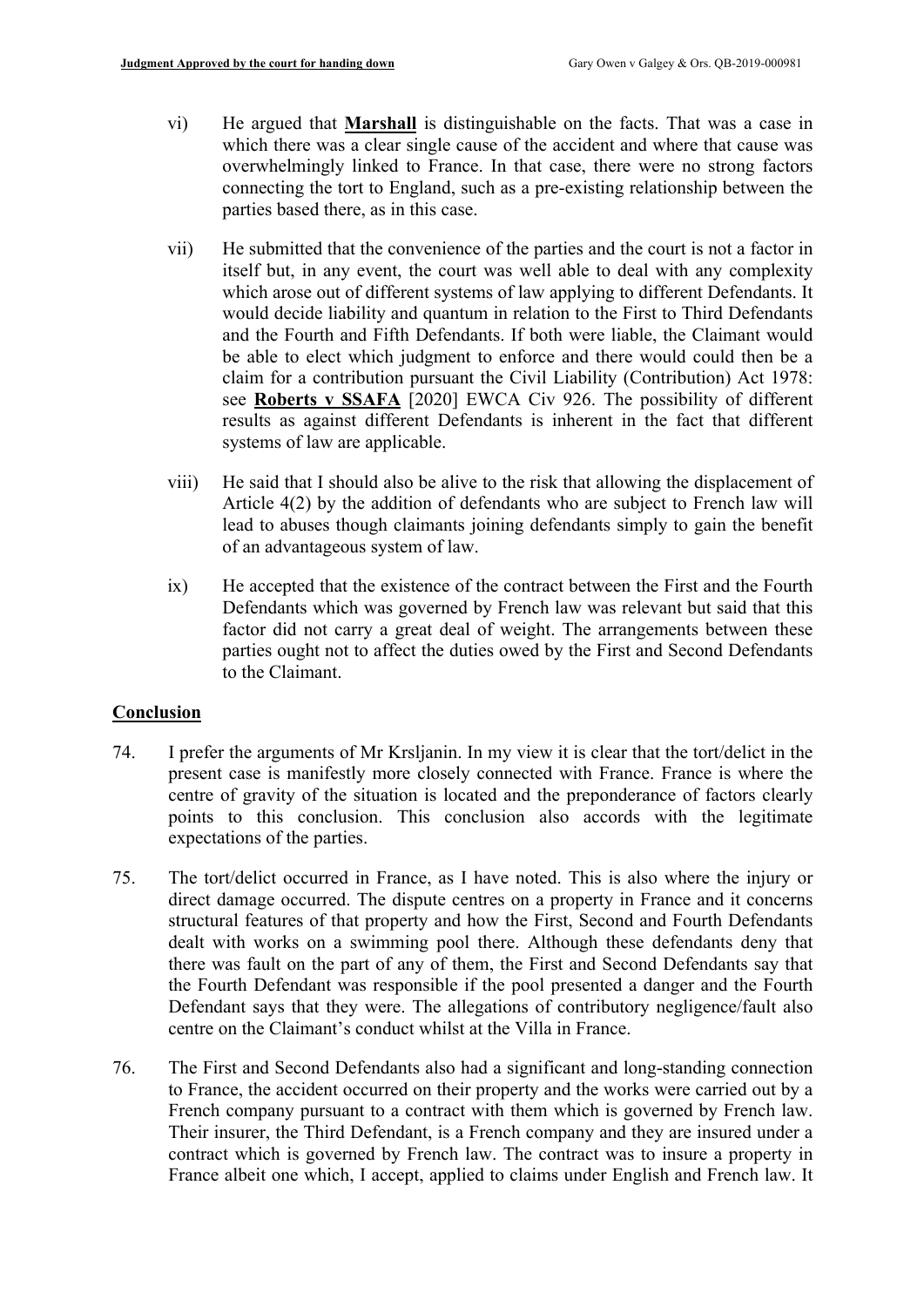is also common ground that the claim against the Fourth Defendant, and therefore against the Fifth Defendant, also a French company, is entirely governed by French law and will require the court to decide whether the Fourth Defendant or, at least by implication, the First and Second Defendants were "custodians" of the property for the purposes of French law.

- 77. Whilst it cannot be said at this stage that, by analogy with **Marshall**, the accident was entirely caused by the Fourth Defendant in particular, the situation in relation to the swimming pool which is said to have been the cause of the accident was firmly rooted in France and it resulted from works which were being carried out by the Fourth Defendant as a result of it being contracted to do so by the First and Second Defendants. The liability of the First and Second Defendants, if any, will be affected by how they dealt with that situation, including by evidence about their dealings with the Fourth Defendant. That situation had no significant connections with England other than the nationality and habitual place of residence of the First and Second Defendants.
- 78. I take the point that the Claimant and the First and Second Defendants were habitually resident in England at the relevant time, that there was a pre-existing relationship between them, and that the Claimant and his family came to be at the Villa as a result of an agreement which was made in England. But, applying an objective test (see Chitty on Contract Volume 1 at paragraph 2-171 in particular), I am not satisfied that this agreement, on the information available at this stage, was contractual in nature. Part of the difficulty in relation to this aspect of the First to Third Defendants' argument is that there is very little information before the court as to what precisely happened. Looking at the agreed facts in the context of the statements of case and the other materials which I have been shown, however, it appears that the agreement resulted from a casual conversation between social acquaintances in the context of mutual favours having been done in the past. It was informal in nature and it appears that the Claimant offered to do the work as a favour and the First and Second Defendant invited him and his family to the Villa to return that favour.
- 79. If I had found that there was a contract, I would also likely have found that it was governed by French law. Although it was entered into in England between British parties, it related entirely to a property in France. Performance of the contract on both sides could only be effected at a particular property in France and was very strongly connected to France in that it involved work on a villa there and a family holiday there. This and the other features of the case would have led me to conclude that Article 4(3) of the Rome I Regulation indicated that there was a manifestly closer connection between the contract and France, although I acknowledge that there is a degree of circularity in this approach. In reaching this view, I have not been greatly assisted by the **Samcrete** decision for the reasons given by Mr Doherty, but I have had regard to Dicey, Morris and Collins, 15<sup>th</sup> Edition, particularly at paragraph 32-80.
- 80. Mr Doherty understandably emphasised that, even if there was no contract with the Claimant, the relationship and the agreement which led to the Claimant and his family being in France were based and made in England. I was also initially attracted by his argument that in effect the Claimant's complaint is about the way in which the First and Second Defendants fulfilled their side of that agreement. But that is not the claim which he makes, and, in any event, their performance of the agreement was in the form of allowing the Claimant and his family to occupy a villa *in France*. Nor is this a